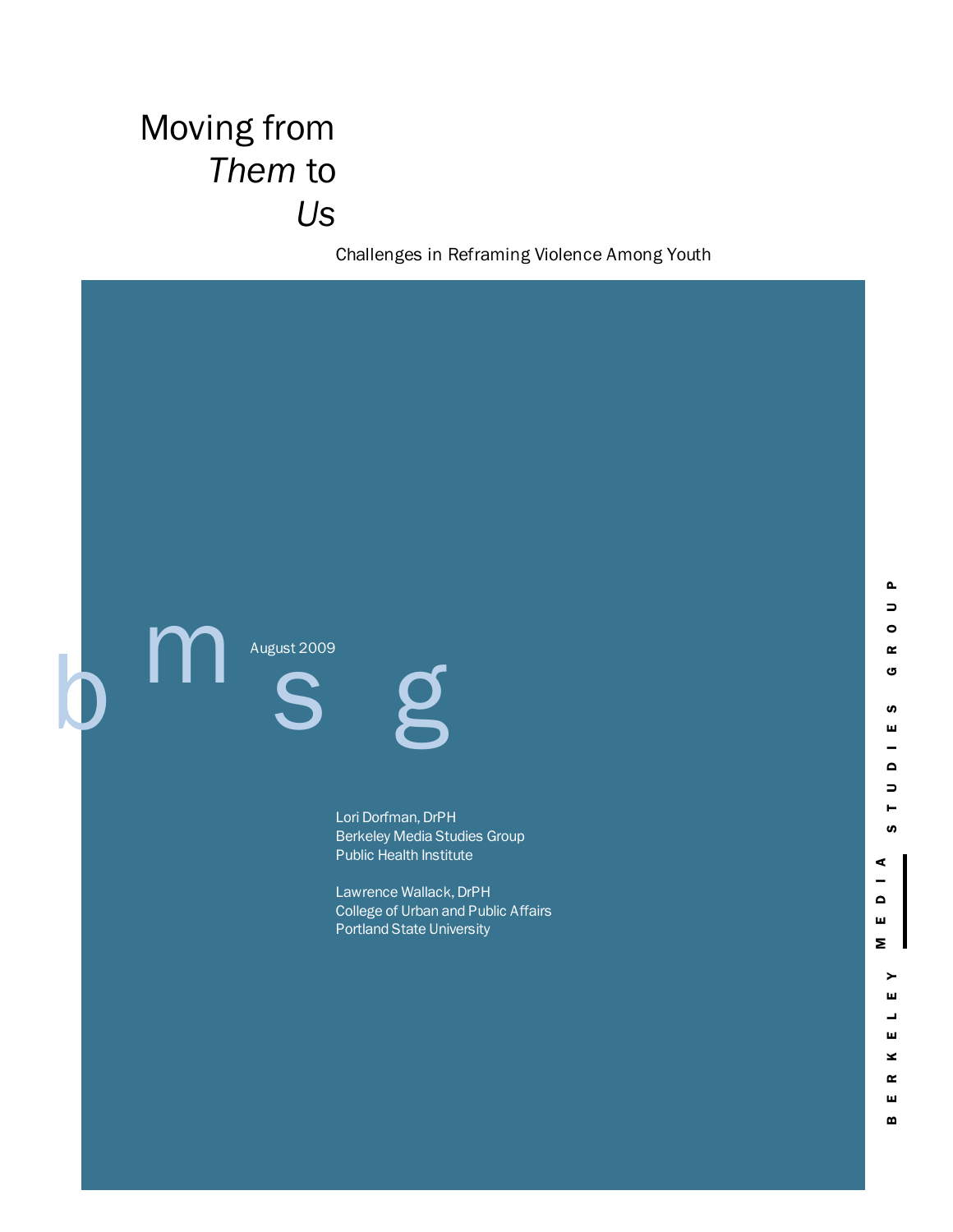#### Acknowledgements

This paper was commissioned by the Prevention Institute to inform its work with UNITY (Urban Networks to Increase Thriving Youth), a violence prevention program supported by the Centers for Disease Control and Prevention to strengthen and support cities in preventing violence. We thank Rachel Davis and Larry Cohen for their enthusiasm for the topic and collegial explorations of complex issues. The concepts described here were first presented to the UNITY Lead Partners, and we thank Rachel Davis, Larry Cohen, Howard Pinderhughes, Deborah Prothrow-Stith, Billie Weiss, Sonia Lee and Annie Lyles for their thoughtful comments during that presentation.

The paper draws on several bodies of work. The first comes from Berkeley Media Studies Group's collaboration with the Justice Policy Institute on the Building Blocks for Youth report, "Off Balance: Youth, Race, and Crime in the News," published in 2001. The assessment of news frames in the current paper builds on that foundation. We thank Elena O. Lingas, Diego Castaneda, William Randall, and Cozette Tran-Caffee for their assistance with the literature review on crime reporting and Eliana Bukofzer for her research assistance. The second body of work the paper draws from is the comprehensive series of research reports prepared by Cultural Logic for the FrameWorks Institute (see www.frameworksinstitute.org). Finally, we draw on the input from colleagues who joined us to discuss the framing dilemmas in talking about race, health, and government at "The Questions Meeting" in December 2008: Lauri Andress, Axel Aubrun, Rachel Davis, Joe Grady, Anthony Iton, Sonia Lee, Howard Pinderhughes, Bob Prentice, Erik Sahlin, Katherine Schaff, Anat Schenker-Osorio, Alyssa Wulf, and the staff of the Berkeley Media Studies Group.

This paper is funded by a grant from The California Wellness Foundation (TCWF) to Prevention Institute. Created in 1992 as an independent, private foundation, TCWF's mission is to improve the health of the people of California by making grants for health promotion, wellness education and disease prevention.

© 2009 Berkeley Media Studies Group, a project of the Public Health Institute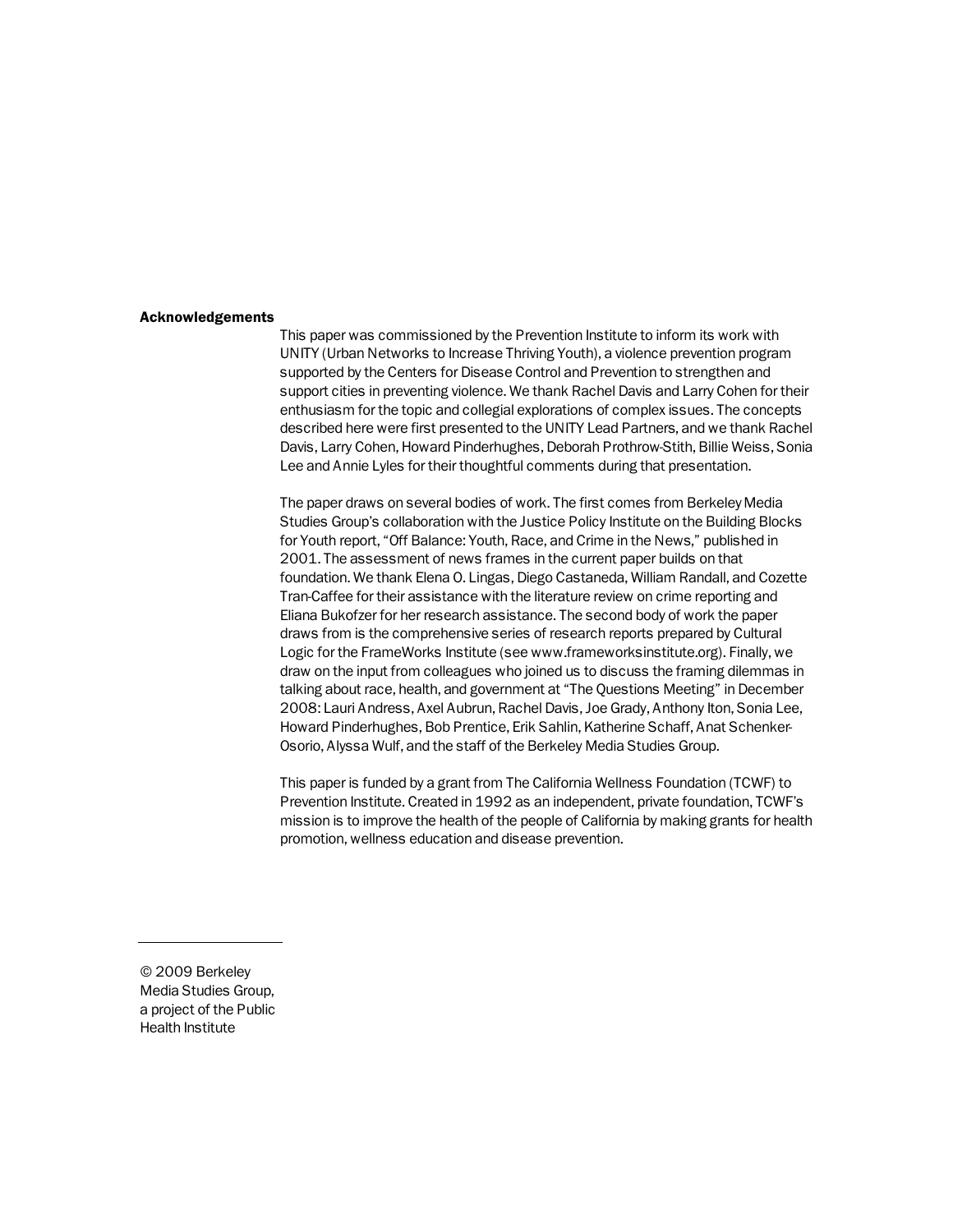# Moving from *Them* to *Us* Challenges in Reframing Violence among Youth

Lori Dorfman, DrPH Berkeley Media Studies Group Public Health Institute

Lawrence Wallack, DrPH College of Urban and Public Affairs Portland State University

August 2009

# Contents

Acknowledgements………..inside cover

Introduction………..2

A Word about Framing………..3 Framing: What It Is Conceptual Frames The Fundamental Attribution Error The Default Frame: Rugged Individualism and Personal Responsibility News Frames Pose Special Problems

Youth, Race, & Crime News Coverage………..7 News Presents a Distorted Picture of Youth, Race, and Crime Misinformation Synergy

Reframing Race………..9 Race in News Coverage Challenges in Reframing Race

Reframing Government………..12 How Government is Currently Framed Challenges in Reframing Government

Summary………..14

Recommendations………..16 Foster Cross-sector Action on Violence Prevention Transform News Reporting on Violence Determine Effective Ways to Talk about Race and Government in the Context of Violence

Conclusion………..20

References………..23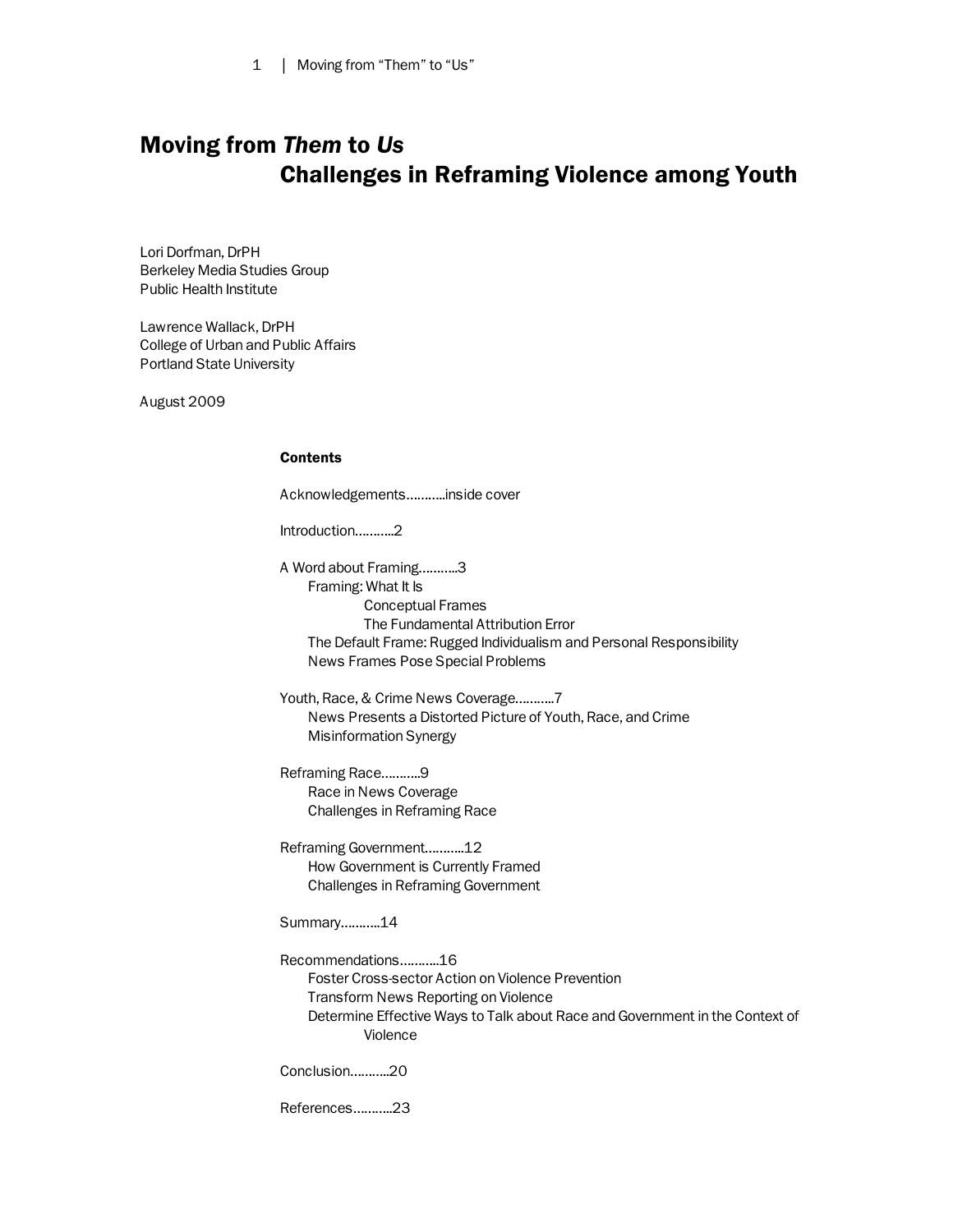Where justice is denied, where poverty is enforced, where ignorance prevails, and where one class is made to feel that society is organized in a conspiracy to oppress, rob and degrade them, neither persons nor property will be safe.

Frederick Douglass

#### Introduction

At Berkeley Media Studies Group we study the news because it has a profound effect on how the public and policy makers understand public health issues and what can be done about them. This is especially true in the area of violence among youth. Our studies and others' have shown that the news paints a distorted picture, emphasizing youth as perpetrators rather than as victims of violence; conflating race and violence; and giving short shrift to prevention. As violence dominates headlines, this distortion becomes more important, since the news coverage shapes policy debate. Public health advocates are then challenged to make the case for prevention in the face of fear and doubt. This is an important time to help policy makers and the public understand that violence is preventable, not inevitable, and that a comprehensive approach — what we would call a public health approach that addresses the root causes of violence — can help communities make a difference.

One national effort aimed at addressing the root causes of violence in cities across America is Urban Networks to Increase Thriving Youth (UNITY). The UNITY national consortium, supported by CDC and led by Prevention Institute, the Harvard School of Public Health, and the UCLA School of Public Health Southern California Injury Prevention Research Center, consists of more than 200 members from city government, national and state organizations, and community-based organizations across the country. UNITY helps institute policies and new practices that 1) prevent violence *up front*, before it happens, 2) intervene *in the thick of it* for families and neighborhoods already at risk, and 3) address the *aftermath* of violence to repair the trauma and help young people reenter society safely, successfully, and sustainably.

On behalf of UNITY, Prevention Institute asked BMSG to collect, summarize, and synthesize the work that has been done to date on framing youth and violence. This paper describes framing and the challenges particular to the context of violence prevention, with the goal of moving youth violence from being understood primarily as a criminal justice issue dealt with after the fact to being seen as a preventable public health issue. The paper explores how youth and violence have been portrayed in the news (based on BMSG's as well as others' studies); how the issue of race complicates depictions of youth and violence; and how public attitudes about government can inhibit public support for violence prevention. Based on this review,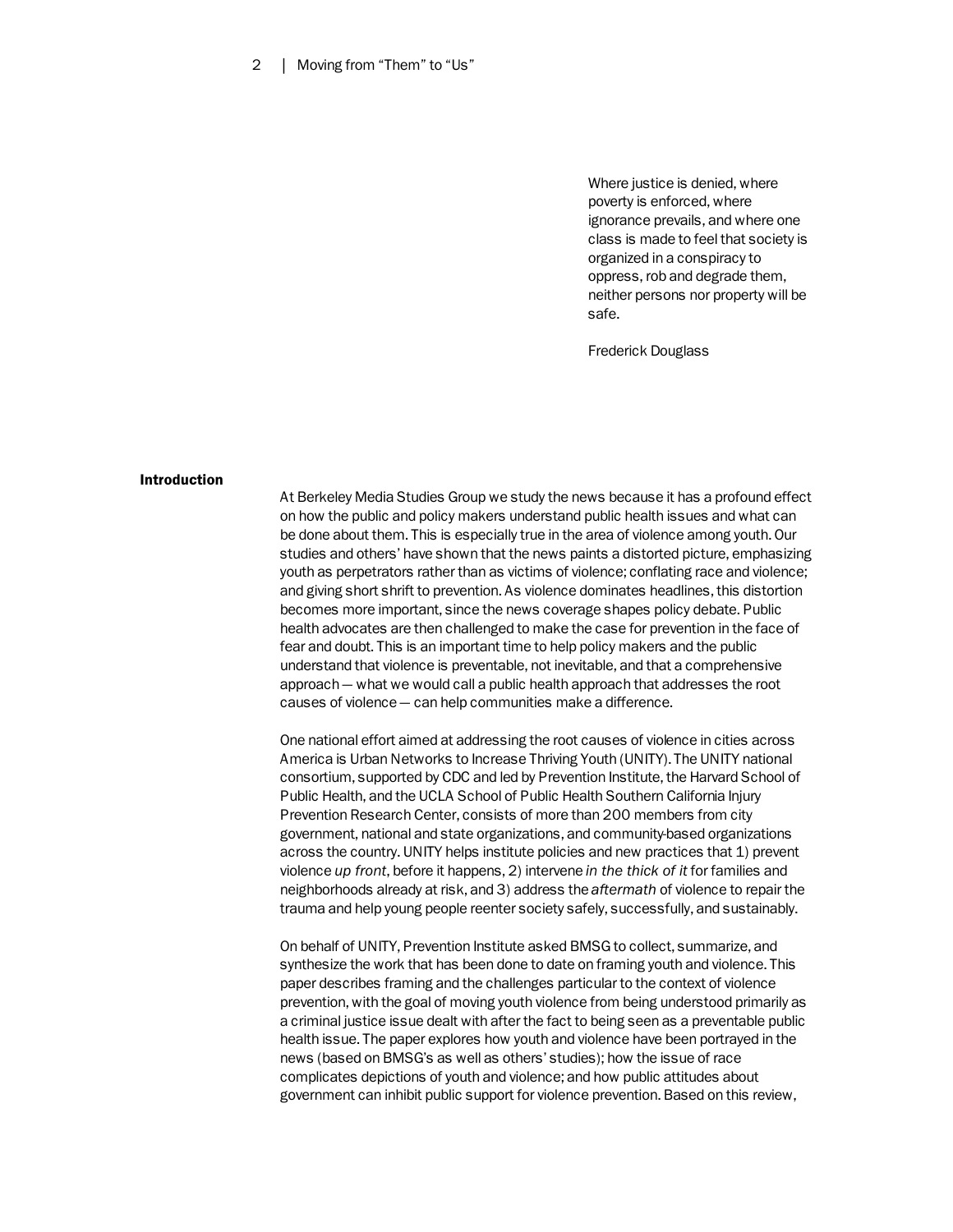we make recommendations to the UNITY National Consortium for reframing violence among youth.

The paper begins with an overview of framing generally, followed by a discussion of how framing applies to news in particular and how youth, race, and crime have been portrayed in news coverage. It is important to consider how race and government are framed in addition to how violence is framed because youth violence is conflated with race and because the solutions to violence are dependent on government participation. The paper then considers challenges for reframing violence among youth in the light of how race and government are framed. Based on this review, and drawing from our experience working on and studying violence prevention and other public health issues, we make recommendations for next steps to UNITY and its partners.

# A Word about Framing

#### Framing: What It Is

*Framing* means many different things to people. Some think of framing as finding the right words for a message, others believe frames reflect notions of how the world works, and still others believe that frames tap complex moral structures that trigger how people react to a whole constellation of social and public policy issues in our society. We describe two types of frames, conceptual frames and news frames, that we believe have the most bearing on how to create messages that emphasize public health aspects of violence prevention. An important aspect of framing both conceptually and in news coverage is that it is much more than just finding and saying the right words; it is about how people create and derive meaning from the world around them.

#### Conceptual Frames

Cognitive linguists argue that frames are the conceptual bedrock for making sense of the world around us. $^{\rm 1}$  People are only able to interpret words, images, actions, or text of any kind because their brains fit those texts into an existing conceptual system that gives them order and coherence. Just a few cues — a word, an image — trigger whole networks of concepts that structure meaning. These cues trigger frames which lead to certain interpretations.

Frames are often expressed in metaphors that people use routinely to understand abstract issues: horse race metaphors are common in political campaigns; war metaphors are common in discussion of health threats; and sports and business metaphors are common in other areas.<sup>2</sup> For example, in California, the Chamber of Commerce regularly issues a list of "job killer" legislation it tries to defeat. The term is simple and evocative. *Killer* implies mortal danger — the situation is threatening, even dire. Killers must be stopped. They must be punished. Their targets need immediate protection and defensive maneuvers. The frame evokes these ideas before we have even an inkling of what the specific legislation might be about. In fact, if the Chamber is successful with its *job killer* frame, it won't ever have to debate the merits of the bill. The frame evoked by this metaphor will preempt any discussion about the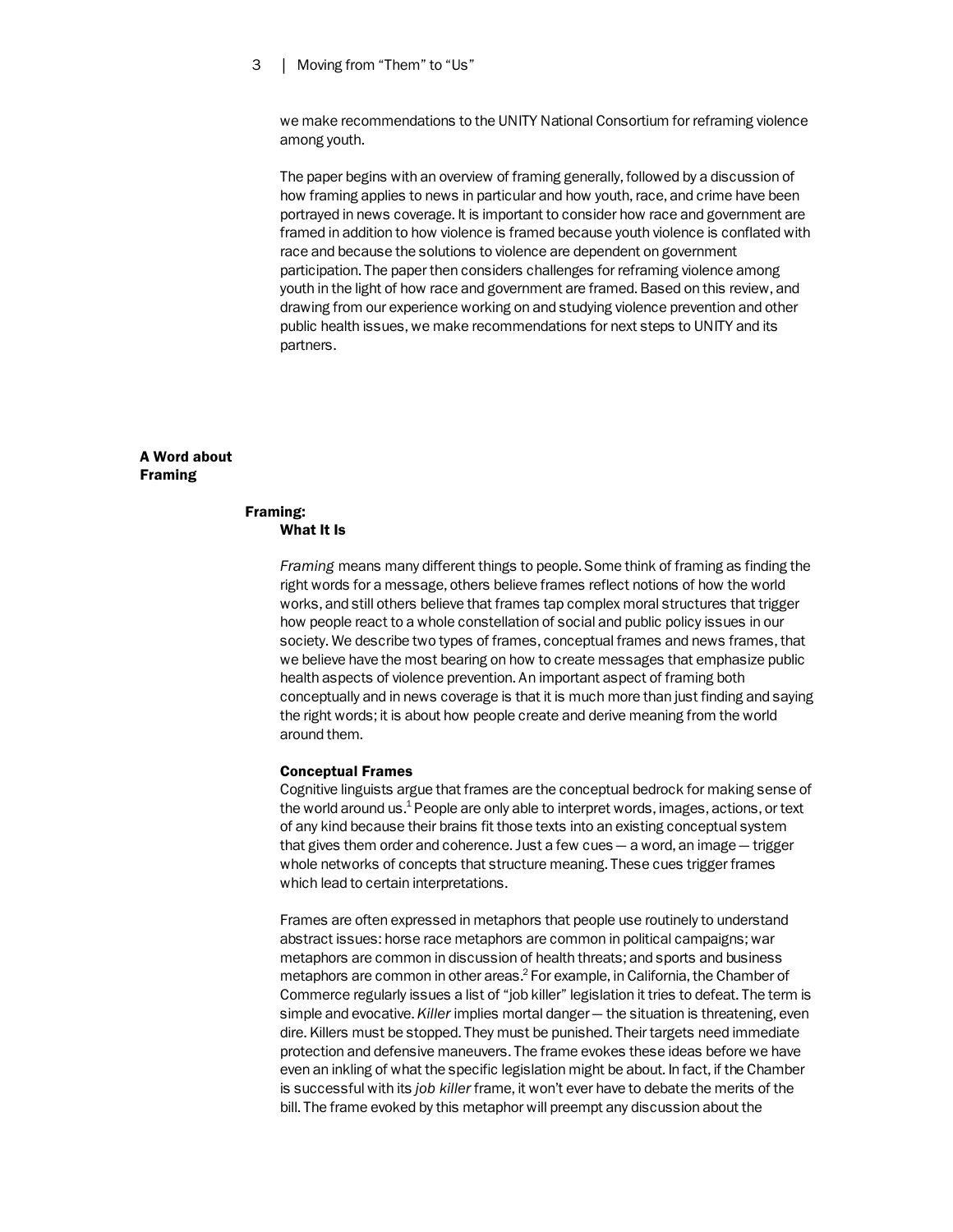benefits of the legislation. From the perspective of this frame, defenders of the bill will be viewed as promoting the threat, complicit with the *killer* and cold, distant, and uncaring about those who will lose their jobs as a result of the *job killer* bill. The question of whether or not anyone would actually lose his or her job is not even considered in the frame.<sup>3</sup>

A key concept here is that the brain interprets external stimuli — words, images, interactions — based on what it already knows. Political scientist Frank Gilliam explains the process this way:

> Frames are a composition of elements — visuals, values, stereotypes, messengers — which, together, trigger an existing idea. They tell us what this communications is about. They signal what to pay attention to (and what not to), they allow us to fill in or infer missing information, and they set up a pattern of reasoning that influences decision outcomes. Framing, therefore, is a translation process between incoming information and the pictures in our heads. $4$

It takes very few words to trigger a frame. Consider one example from a poll the New York Times conducted in 2000. By changing just a few words, pollsters registered a marked difference in audience response. When asked whether leaders in Washington should allocate an expected budget surplus to tax cuts or government programs, 60% chose tax cuts. But, when asked the same question in a slightly different way, "should the money be used for a tax cut, or should it be spent on programs for education, the environment, health care, crime-fighting, and military defense," (in other words, government programs) 69% chose the more tangible list of government programs. Small differences in the poll question elicited significantly different responses, illustrating the power of language. But more than just the word, it is the conceptual framework that the word *government* evokes that is critical here. *Government* in this instance, likely triggers interpretations like waste, inefficiency, or giving people something they may not have earned, all interpretations that undermine public health's role. The very word *government*, in effect, activates a much broader and powerful negative frame.

# The Fundamental Attribution Error

Social psychologists have shown that in the U.S. the most common frame people use to understand the world emphasizes personal motivations, not the situations influencing personal decisions. Over the years, hundreds of experiments have demonstrated that people tend to "see the actors and miss the stage."<sup>5</sup> For example, in an experiment where people watched different groups of basketball players and were asked why one group did better than the other, the observers suggested that the players were more skilled or practiced or talented. The observers understood the behavior in terms of individual characteristics. The observers did not notice that, in fact, the group that did poorly was playing in a gym where the lights had been deliberately dimmed as part of the experiment.<sup>6</sup> When explaining others' behavior, people in the U.S. tend to emphasize personal attributes like skill, desire, or work ethic; their explanations tend to ignore the influence of the situation surrounding the person.

A basic finding from this literature helps explain why frames other than personal responsibility and rugged individualism are harder to trigger in the minds of audiences. This finding, called the Fundamental Attribution Error (FAE), explains that people will attribute responsibility to personal characteristics rather than the circumstances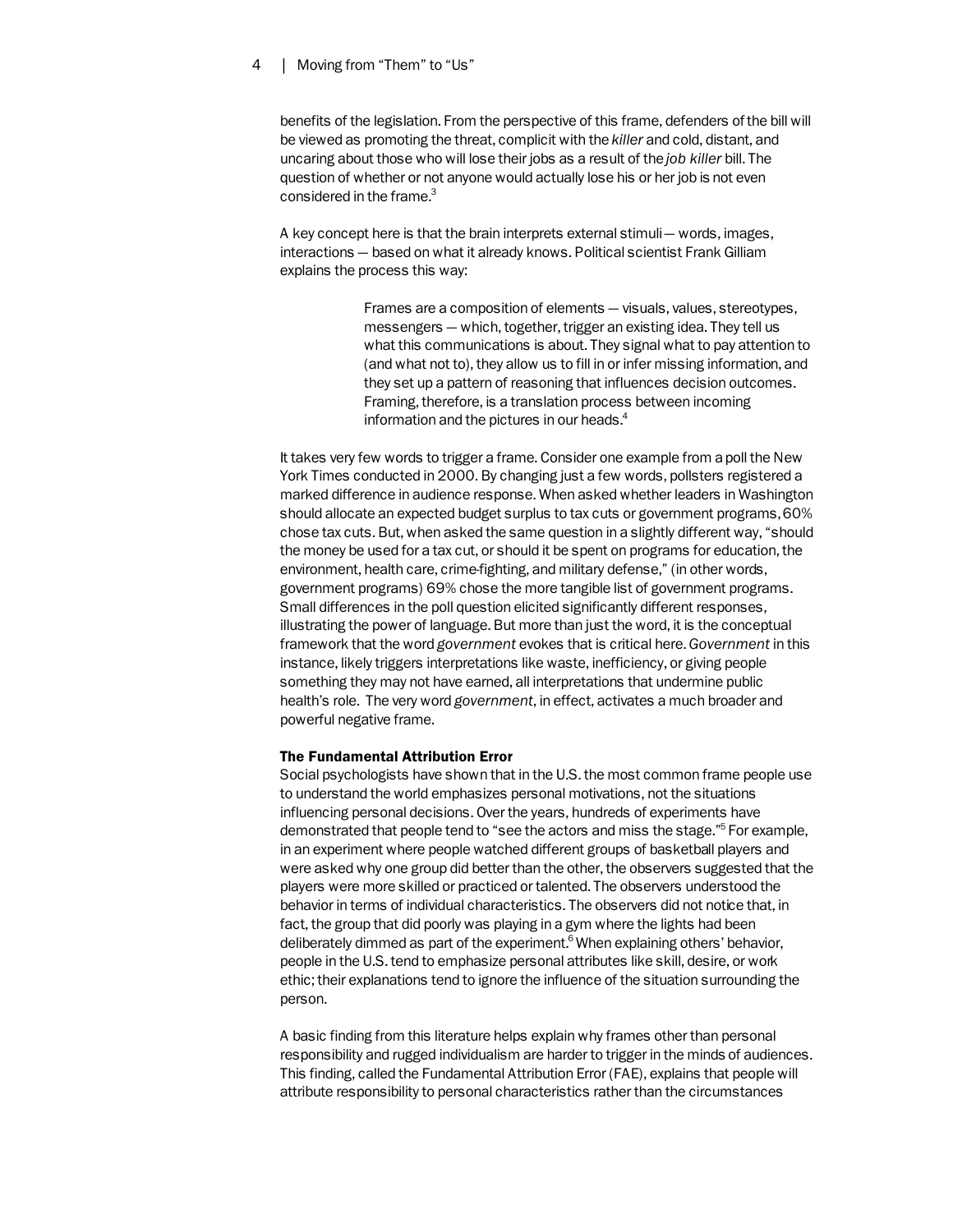surrounding the person, even when presented with evidence about how the circumstances influenced the individual's outcome.

So, if someone is asked why another person is low-income, most people will offer an explanation that has to do with personal failure, saying that the person didn't try hard enough, or isn't very skilled or smart, rather than an explanation that includes contextual factors like a lack of jobs, inadequate public transportation, or not enough affordable child care. Similarly, violence will be interpreted as a personal flaw, an irrational inability to control one's temper, or a lack of self-restraint. Social psychologists say that it is easier for us to focus on the person rather than the situation the person is in — unless that person is us. People are more likely to think about contextual factors if they are analyzing the reasons behind their *own* behavior. But when it comes to assessing others, personal rationales dominate.

Experiments on the FAE show again and again that people frame their understanding in terms of personal characteristics or motivation, discounting the effect of the settings and circumstances on personal actions. One reason for this, psychologists suggest, is that it makes the world more manageable. It is easier for individuals to think they can control themselves than change the environment. People think to themselves, "That won't happen to me. I'll be different." The alternative — that the broader social and economic circumstances, which are admittedly hard to change, determine what happens to us — makes the world a scarier place. Eric Schlosser described this very idea in a story about how families cope with homicide:

> People . . . distance themselves from such tragedy. One way is to assume that the victim was somehow responsible for his or her own death. Blaming the victim has a strong intrinsic appeal. It preserves the illusion that the world is rational and just, that things happen for a reason. It sustains the American belief that a person can control his or her destiny. And it gets everybody else - at times even the murderer off the hook. If the victim is somehow to blame, according to this logic, then the rest of us are safe. $7$

The FAE is one way to understand the enduring pervasiveness of the default frame or master narrative in American culture: that individuals control their own destiny.

# The Default Frame: Rugged Individualism and Personal Responsibility

Much like a spotlight illuminates an actor onstage but leaves the rest of the set in shadows, this tendency to focus on people's motivations renders the surrounding elements almost invisible, essentially reinforcing the idea of personal responsibility and minimizing the role of larger structural forces. The personal motivation frame needs little prompting. That is why it is called the default frame; if no alternative is presented, it is where people's minds go first. This default frame — that people's behavior is determined by personal motivation, not by the situations they find themselves in — makes advocating for healthy public policy challenging, since many policies are designed to change the conditions or situations surrounding individuals. It means that *rugged individualism* is the dominant meta-narrative in American culture and that personal responsibility is the default value. Unless a different frame is offered early in the communication, for most Americans, the default frame is the starting point for any discussion of public health policy, including violence prevention.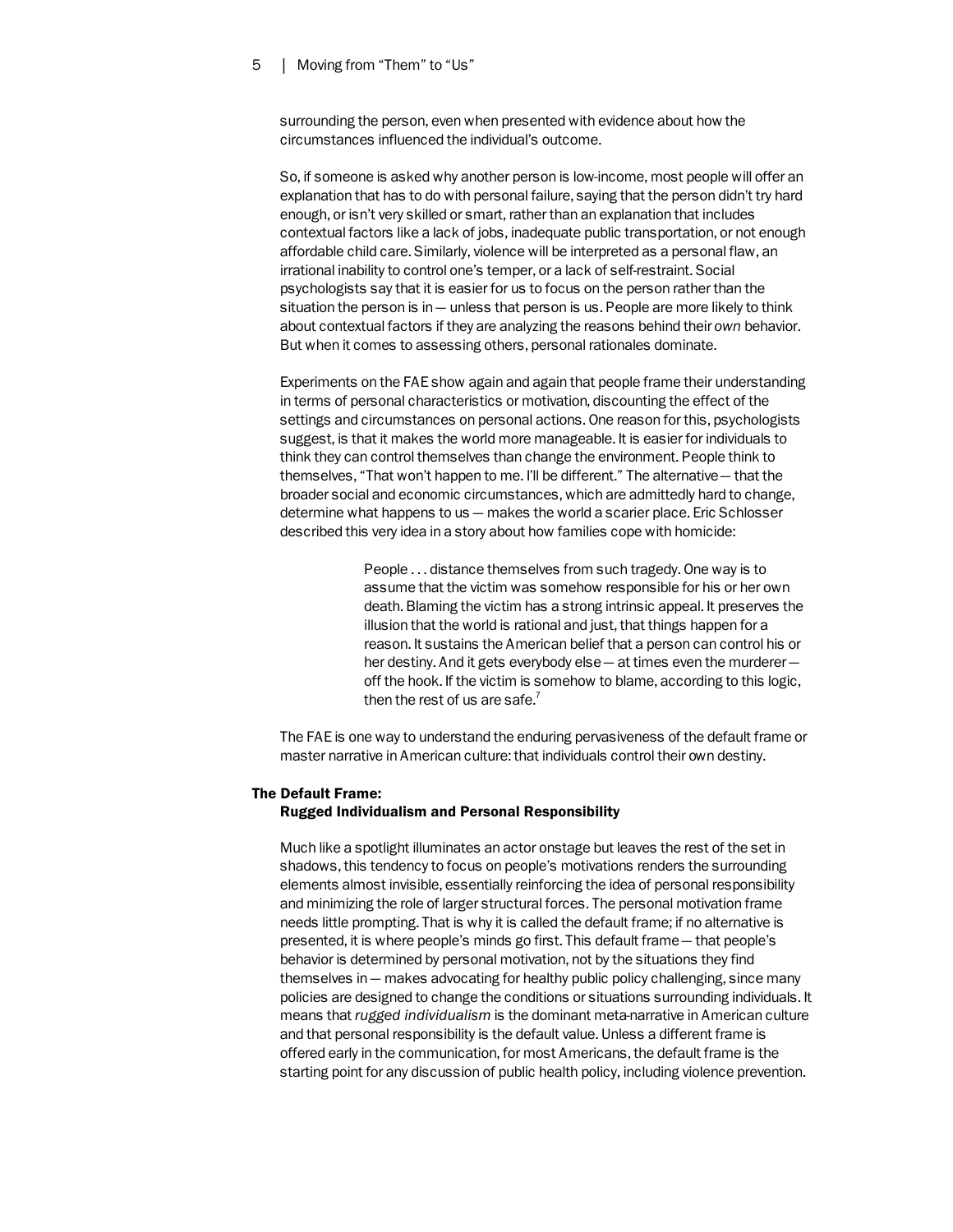Advocates have a strong tendency to present the facts about violence prevention as if the problem were a lack of information. Piling on facts assumes that people use a rational basis for making decisions and that they don't understand the causes or consequences of violence. It may be that some people don't understand what violence has wrought and if they understood that dangerous neighborhoods inhibit opportunity and success or that violence costs cities enormous sums and strains local economies, then they would support prevention policy. But more likely it is the case that people interpret the facts in the face of the dominant frame reinforcing the idea that people ought to help themselves, regardless of the cause or consequences of violence. From the perspective of the default frame, people won't deem environmental solutions important, if they are recognized at all.

Studying framing can help prevention advocates understand that there are no blank slates. That is, people come to any communication with ideas already in their heads. There are some who understand violence through the kinds of shared responsibility frames inherent in a public health perspective. There are those who understand violence exclusively as an individual, personal, behavioral problem. In many cases, people can hold both views simultaneously. But if most cues reinforce the default frame, the public health perspective remains hidden. It then becomes the job of public health advocates to articulate and make visible the public health frame by delivering messages that can activate a frame beyond individualism.

Frames are expressed in every communication from personal discussions to legislative testimony and speeches. One important place where frames are transmitted, and a place where they have a particular form and power, is the news media. The next section describes how youth and violence have been depicted in the news, and the implications of those depictions for advocates promoting prevention.

# News Frames Pose Special Problems

News stories are especially important for two reasons. First, because they can influence policy makers. Second, because news stories set the frame for the vast majority of the audience without direct personal experience with violence or with young people. But typical news frames tend to reinforce the default frame. In part this is because reporters strive to "put a face on the issue." Reporters try to illustrate the impact on a person's life, rather than describe the context or policy implications, because they believe that readers and viewers are more likely to identify emotionally with a person's plight than with a tedious dissection of policy options. They might be right. But this is a significant problem for violence prevention advocates. Seminal research from Shanto lyengar<sup>8</sup> shows that news stories focused this way reinforce a *blame the victim* view and result in the solutions to social problems being seen as nothing more than individuals taking more responsibility for themselves, reinforcing the default frame and minimizing context.

A simple way to distinguish news frames is to imagine the difference between a portrait and a landscape. In a news story framed as a portrait, audiences may learn a great deal about an individual or an event, heavy on the drama and emotion. But, it is hard to see what surrounds individuals or what brought them to that circumstance. A landscape story pulls back the lens to take a broader view. It may include people and events, but connects them to the larger social and economic forces. Iyengar's research shows that people who see news stories that have been framed more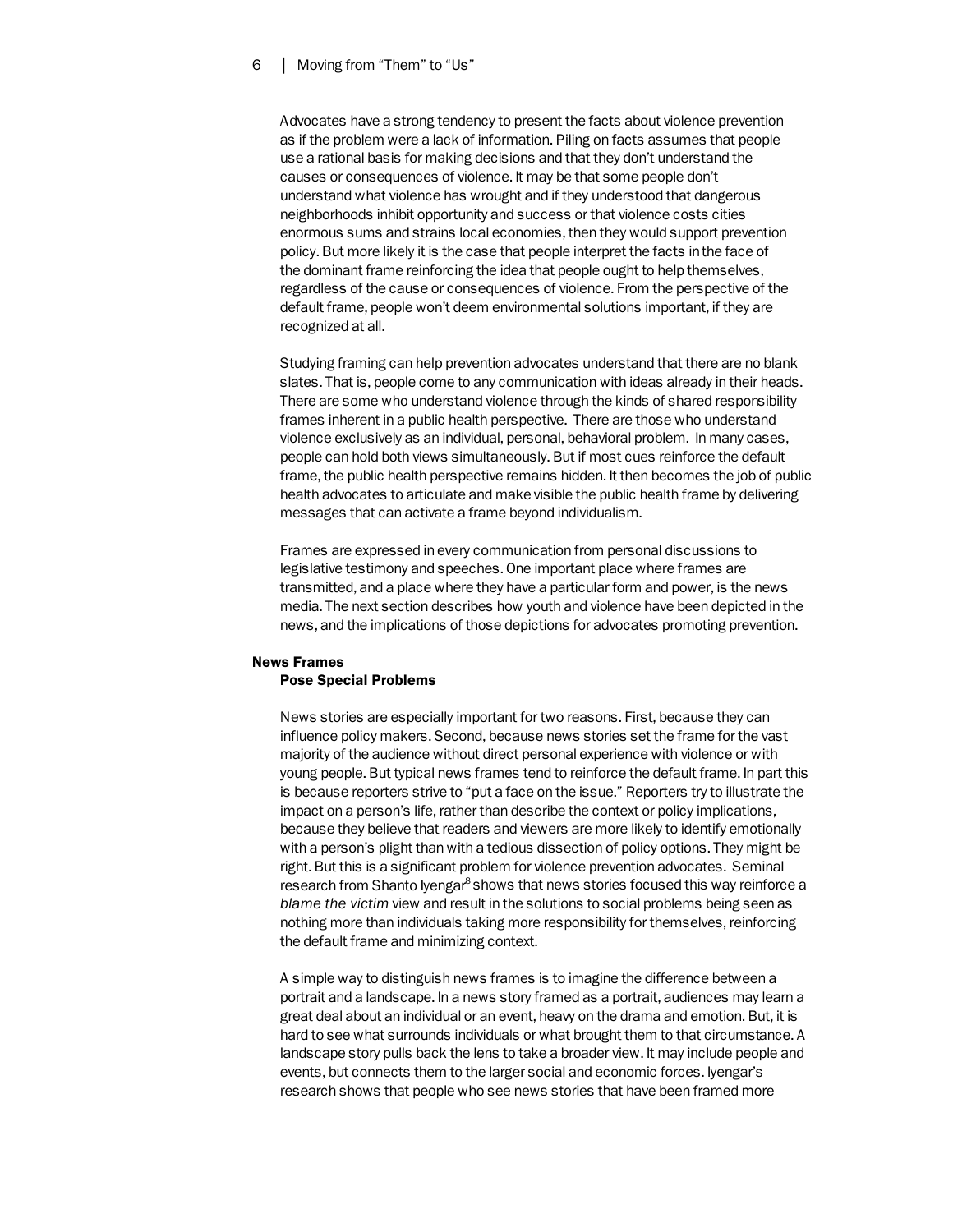broadly — like landscapes — are more likely to recognize solutions that do not focus exclusively on individuals. Instead, these news consumers will include in their ideas about solutions the policies and institutions that shape the conditions around people. Landscape stories connect the plight of the person to a broader context and thus highlight the importance of fixing the context as part of fixing the problem.

By reporting primarily episodic stories — stories framed like portraits — the news media "give cues that there is nothing citizens can do thus ignoring research to the contrary, increasing the public's fear, and reinforcing the dominant ideology of blaming the individual with only vague references to greater social causes."<sup>9</sup>

Iyengar's findings about the implications of episodic (portrait) versus thematic (landscape) news reports gives us a solid direction for storytelling via news: if we can illustrate the landscape we have a better chance of triggering contextual, rather than exclusively individualized, interpretations of the problem. Except when it comes to race. The hopeful effect that Iyengar found for framing news stories thematically evaporated if the story was about African Americans (his study did not distinguish news stories about other racial or ethnic groups). For us, this finding is extremely disheartening and evidence of the extraordinary difficulty we have in this country when it comes to race. This is an enormous problem that simple prescriptions about storytelling cannot easily overcome. Given how race and violence are conflated in the news (discussed below), this poses a serious problem for violence prevention advocates.

The problem becomes even more serious when the media are the primary source of information about youth and violence. This is indeed the case for many adults. The public depends on the media even more for its pictures of crime done by or to minority youth because most of the public does not have personal experience with it. Eightyone percent of white homicide victims are killed by other whites and whites are far more likely to be victimized by other whites than by people of color. There is a very small likelihood that a white adult will form an opinion about Black youth violence based on direct, personal experience. Consequently, America's dominant voting and opinion setting block — its white adult population — simply must rely on the news to explain minority youth crime to them.<sup>10</sup>

If the news is presenting a distorted picture, then the power of the default frame is compounded by the repeated cues of *them* — the violent — as different from, and against, *us* — the nonviolent. In the next section, we describe the specific distortions in the cumulative picture of news about violence and news about violence among youth in particular.

Youth, Race, & Crime News Coverage

> In 2001, with the Justice Policy Institute, BMSG published "Off Balance: Youth, Race, and Crime in the News."<sup>11</sup> This report reviewed every available study on youth, race, and crime. We wanted to know: Does news coverage reflect actual crime trends? How does news coverage depict minorities and crime? Does news coverage disproportionately depict youth of color as perpetrators of crime? What are the implications for prevention and public health policy?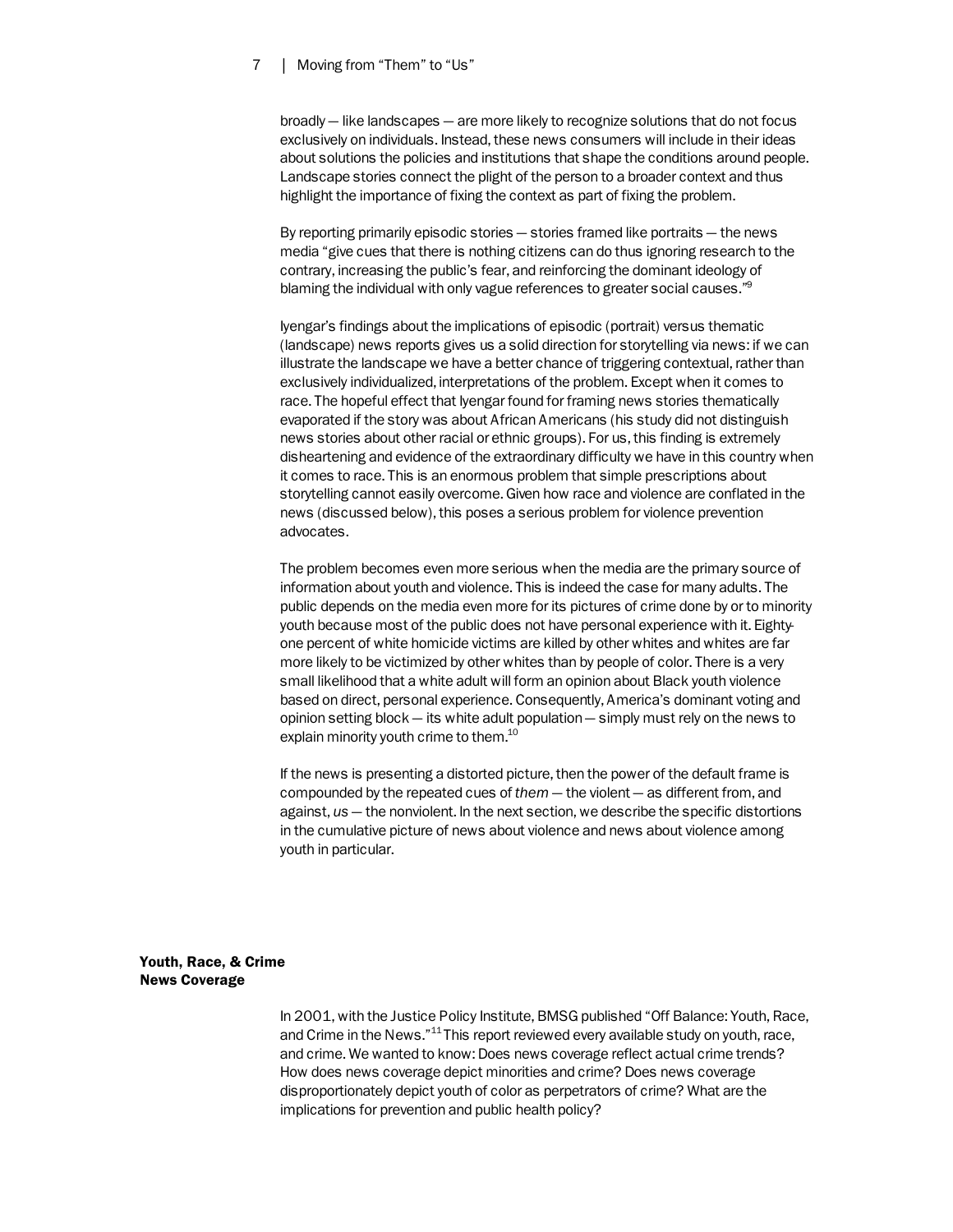The studies we surveyed then covered a range of media — local and network television, newspapers, and broadcast and print news magazines<sup>12</sup> – from 1910 through 1999. In preparation for this report, we collected and examined any study on youth, race, and violence published since we collected studies for Off Balance (see Appendix for detailed search strategy description). After sifting through hundreds of research studies that touched on either youth, race, or crime, we found 37 that were directly relevant to this inquiry. Most of the studies examined either youth and crime in the news (12 studies) or crime and race in the news (12 studies). A few examined only race in the news (four studies) or only youth in the news (three studies). We also included six studies that addressed some aspect of the intersection of race, crime, and youth in the news but did not feature primary news data collection or content analysis (e.g., literature reviews or experiments). All 37 studies are listed in the Appendix.

# News Presents

# a Distorted Picture of Youth, Race, and Crime

We examined each of these studies to assess whether they upheld the four key findings from Off Balance:

- 1. News media report crime, especially violent crime, out of proportion to its actual occurrence. The most consistent finding across media and across time is the significant distortion of the amount of violent crime.
- 2. News media report crime as a series of individual events without **adequate attention to its overall context.** The consistent depiction of crime as a series of isolated events unrelated to any broader context reinforces the default frame.
- 3. The news media, particularly TV news, unduly connect race and crime, **especially violent crime.** The overwhelming evidence from these studies is that in the aggregate, crime coverage is not reflecting an accurate picture of who the victims and perpetrators are. Most studies that examine race and crime find that the proportion of crime committed by people of color (usually African Americans) is over-reported and that Black victims are under-represented. Other studies find that crimes committed by people of color are covered in proportion with arrest rates, but that crimes committed by whites are under-covered.
- 4. Youth rarely appear in news, and when they do, it is often connected to violence. One study found depictions of youth in violence-related news stories as often as there were depictions of youth in stories about education.<sup>13</sup> Yet almost all young people are engaged in the education system, while a very small percentage of young people are engaged with the criminal justice system or law enforcement. Equalizing the two in news coverage distorts the overall picture of young people.

Taken together, the studies indicate that depictions of crime in the news are not reflective of either the rate of crime generally, the proportion of crime that is violent, the proportion of crime committed by people of color, or the proportion of crime committed by youth. The problem is not the inaccuracy of individual news stories, but that the cumulative choices of what journalists select — or do not select— to include in the news presents the public with a false picture of higher frequency and severity of crime than is actually the case. Rather than informing citizens about their world, the news reinforces stereotypes that inhibit society's ability to respond to the problem of crime, including juvenile crime.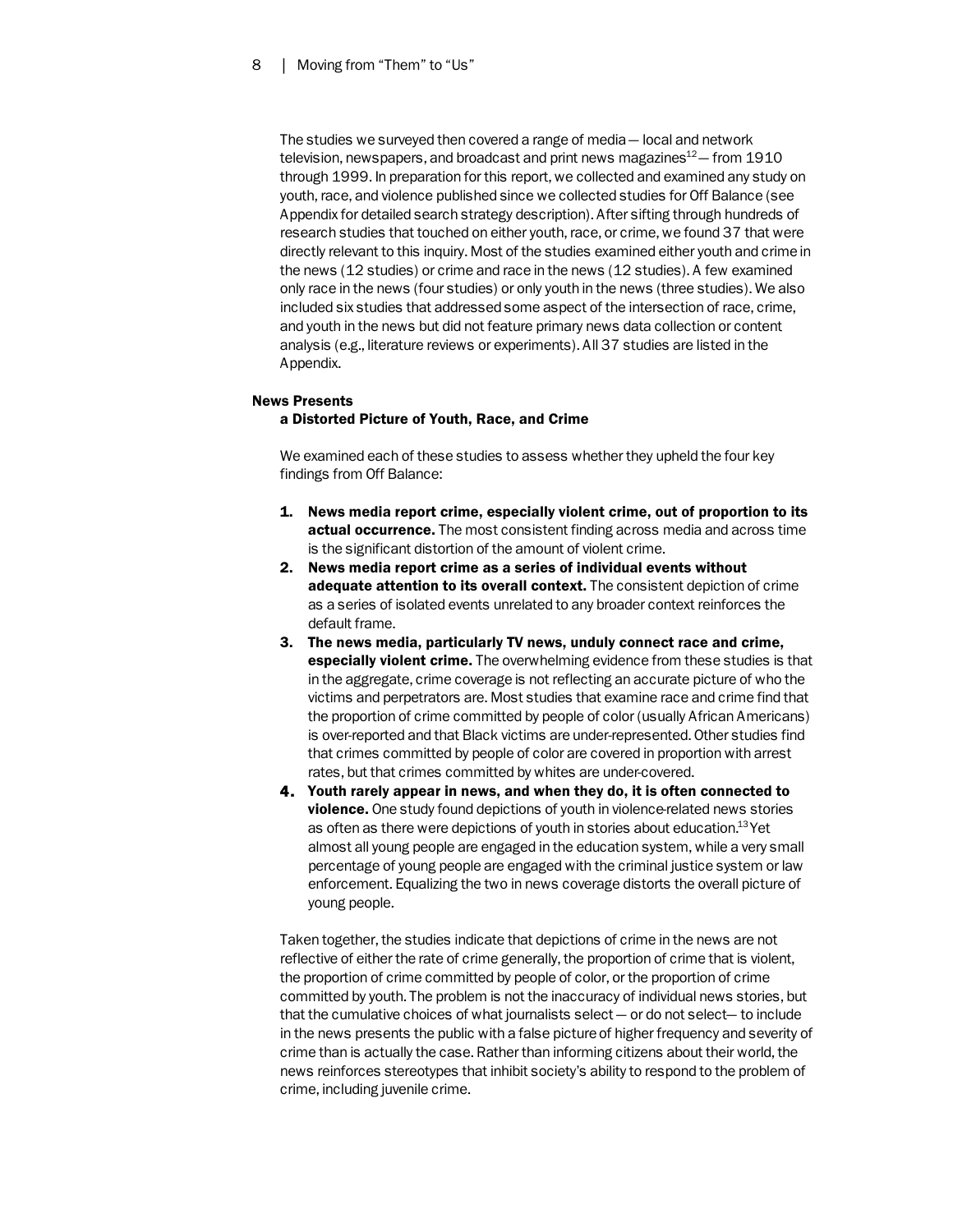Since the publication of Off Balance in 2001, the picture has not changed. The majority (62%) of the recent studies confirmed at least one finding from Off Balance while only four studies (10%) contradicted or reported mixed results on one of the findings.14 The news media continue to focus on episodic factors rather than context, and compared to crime trends, violence continues to be over-represented in all types of news media, particularly on local TV news.

There were a few bright spots in the studies of more recent news coverage. One study found that national broadcast news does not misrepresent the number of white or African American perpetrators in violence stories as compared to police statistics<sup>15</sup> and another study found that Los Angeles print media report contextual factors significantly more when writing about gang violence and also found that ethnicity was not correlated to how a homicide story is reported.<sup>16</sup> Overall, however, the picture of youth, race, and crime in the news remains greatly distorted.

# Misinformation Synergy

The Off Balance report showed, and studies since then have upheld, that a "misinformation synergy" occurs in crime news that profoundly misinforms the public. The synergy results from the simultaneous and consistent presentation of three significant distortions in print and broadcast news. It is not just that African Americans are overrepresented as criminals and underrepresented as victims, or that young people are overrepresented as criminals, or that violent crime itself dominates news coverage. It is that all three occur together, combining forces to produce a terribly unfair and inaccurate overall image of crime in America. Add to that a majority of readers and viewers who rarely have any personal experience with crime by Black youth, and a white adult population who must rely on the media to tell them about youth crime, and the result is a misinformed public motivated by fear to be more accepting of punishment-oriented public policies that are often discriminatory.

Each study's findings, taken alone, may not be cause for alarm. After all, crime is a serious problem that demands news attention and political action. But if news audiences are taking the crime coverage at face value, they are accepting a serious distortion. They are likely to believe that most crime is extremely violent and that perpetrators are Black while victims are white. If news audiences have little contact with young people, they are likely to believe that youth are dangerous threats, in part because there are so few other representations of youth in the news to the contrary.

If people harbor distortions about who commits crime and who suffers from it, and they believe it is a consequence of personal failing, they will be less likely to support policies that can prevent violence.

#### Reframing Race

There are several reasons why it is important to consider race in any attempt to reframe violence. The first is that, as we've demonstrated, there are consistent and persistent distortions in news coverage of crime that conflate race and violence and result in a misinformation synergy. This news likely influences what is evoked for people if they hear the term *youth violence* without other contextualizing information. Another reason it is important to consider race is that most cities and urban centers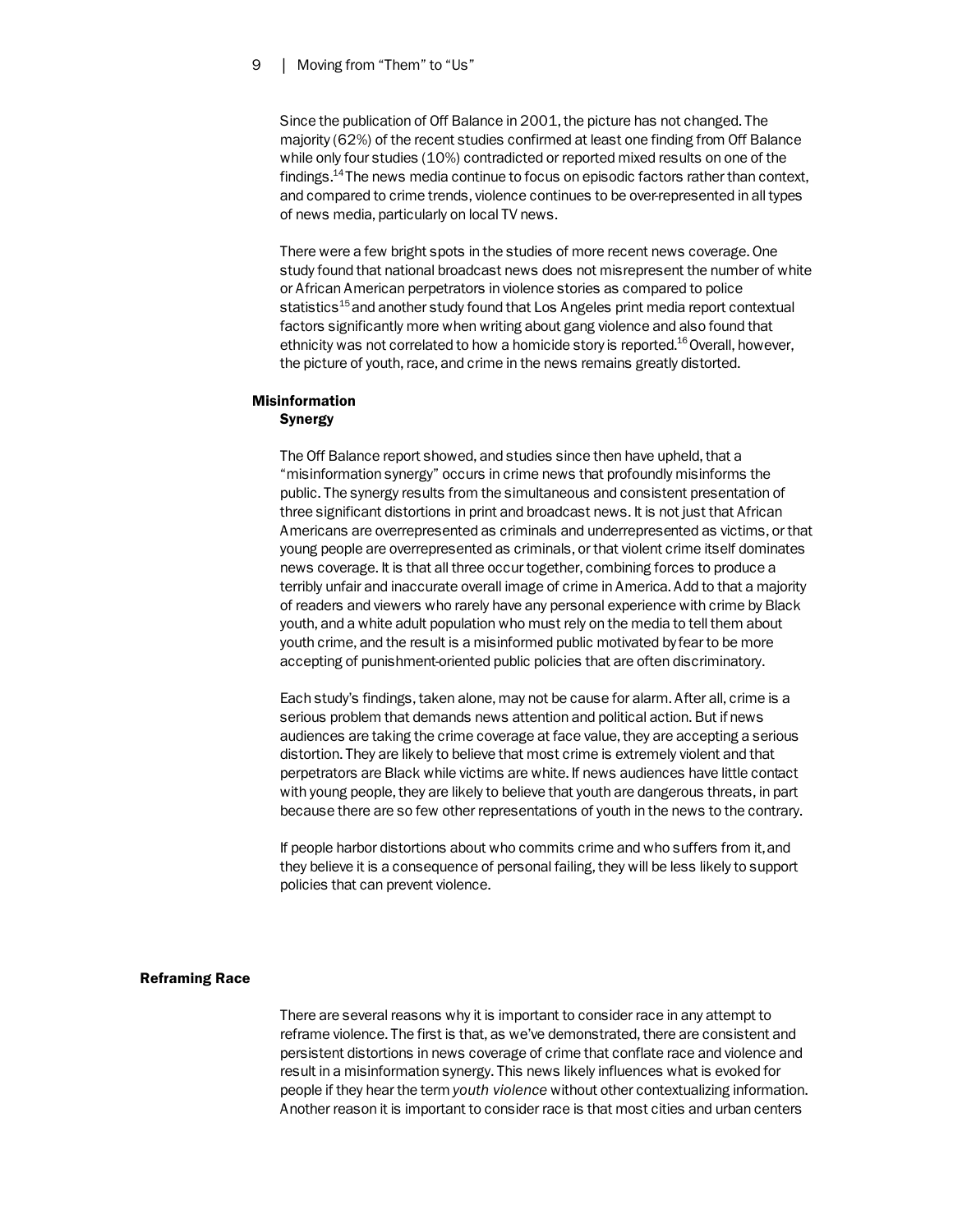in the U.S. are highly segregated by race. $^{17}$  Consequently, many people's only contact with people of color, and with youth of color in particular, may be from distorted news coverage. Based on the media picture and the lack of direct, personal experience with crime, we suspect that when most Americans are prompted with the term *youth violence*, they visualize young men of color.

# Race in News Coverage

In the face of the default frame, people understand violence as a personal failing. Add to that America's persistent difficulty in rectifying racial inequality, or even have an ongoing conversation about it, and the magnitude of the problem expands. Still, America has transformed some of its conversation about race — and many of its most egregious practices. The civil rights era in the 1950s and 1960s saw tremendous progress. But even there, as the storyline changed from one of individual triumph over personal prejudice to institutional constraints on race and class, the story got harder to tell, the landscape harder to illustrate. Journalism professor William Drummond suggests that as the made-for-TV drama of racial segregation — with dramatic footage of Southern sheriffs turning dogs and hoses on Blacks protesting for equal rights — gave way to more complicated stories about economic development, jobs, and institutional racism, the civil rights story disappeared from headlines and from TV news.18

Professor Robert Entman has shown that since the Civil Rights era, images of African Americans on television news have been relegated to few categories: victims, criminals, demanding politicians, and reporters and anchors.<sup>19</sup> The repeated juxtaposition of these images, Entman concludes, reinforces underlying tendencies toward individualism. Nightly appearances by highly successful Black anchors and reporters support the default thinking that anyone can succeed if they try hard enough.

When news organizations have addressed race directly the results have often been disappointing. Communications strategist Makani Themba-Nixon has shown, for example, how the *New York Times*' celebrated 2001 Pulitzer Prize-winning 14-part series, "How Race is Lived in America", neglected context almost entirely. Themba-Nixon notes that the *Times* presented its story of race as a series of portraits. "In more than a dozen vignettes on race relations and their impact," she writes, "little attention was paid to the larger factors that shaped the lives of people of color as they 'lived race.'"20 By choosing to view race through the lens of personal storytelling, the *Times* ended up portraying the story of race in America as "personal and not political." Instead, Themba-Nixon says, race "must be painted as a landscape so we can begin to understand how we fit within it."

News coverage such as the *Times* series reinforces people's tendency to understand race-related problems in terms of personal failings rather than structural inequities, and to view racism as a product of personal prejudice, not systems or conditions. In this view, any remnants of inequality can be easily attributable to personal flaws such as lack of discipline and perseverance.

News coverage can tell a broader story. Themba-Nixon shows how the Associated Press series, "Turn from the Land", published in 2001, used disaggregated data to explain the history of how African Americans in the South and Southern border states "had been driven from their land by thievery, intimidation, violence, and murder."<sup>21</sup> The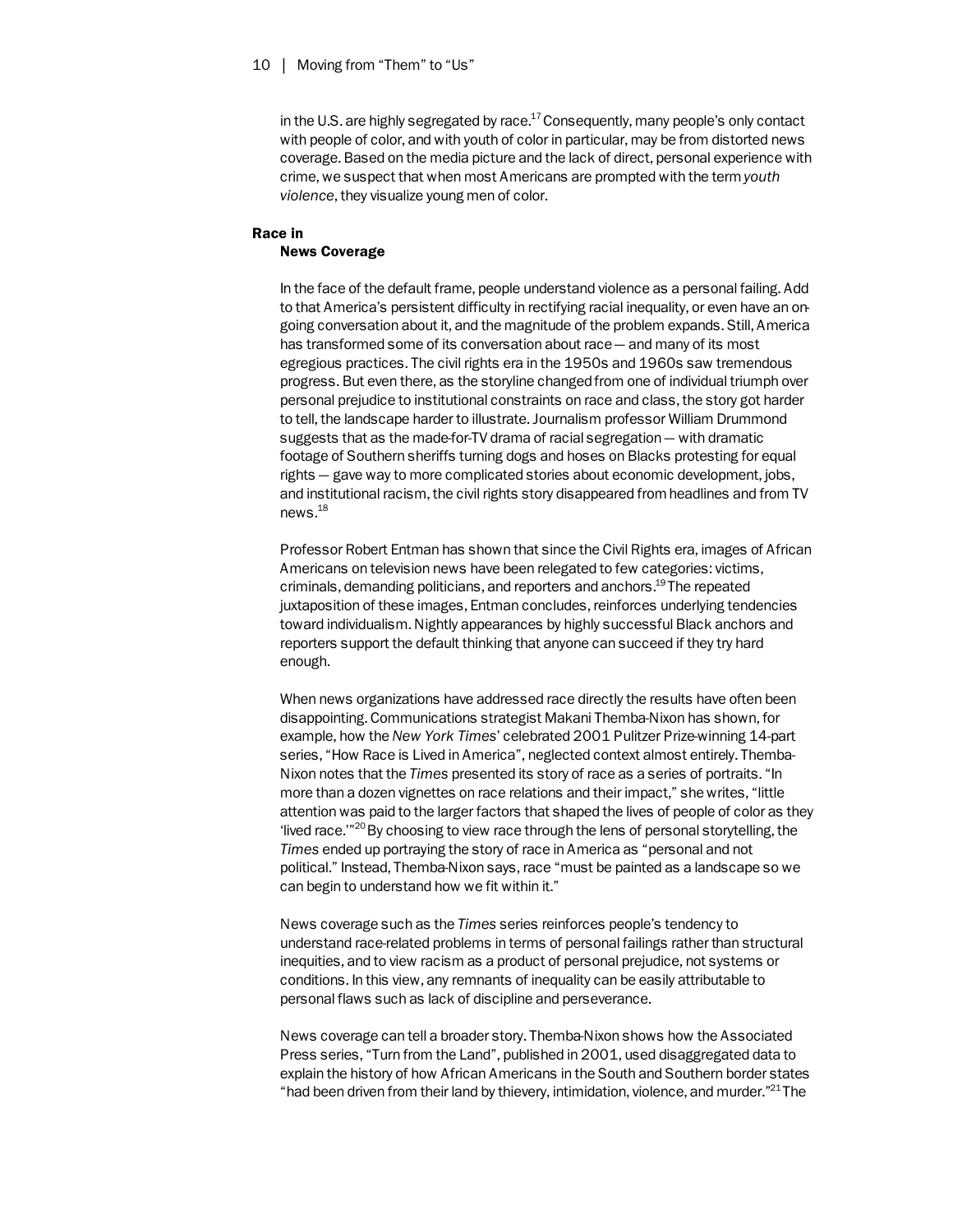reporters connected dots between racist acts in the past and structural economic disparities in the present. This sort of investigative journalism depicts systemic problems that help readers see the need for going beyond pleas for tolerance and togetherness to why broad-based, structural solutions are essential for rectifying inequities and solving many social problems, including violence.

The analyses that find racism to be a structural rather than a personal problem have important implications for violence prevention. The structural analysis points to institutions in society that must be transformed — in many cases the same institutions that foster conditions that exacerbate violence. The structural analysis is also consistent with a public health approach that indentifies social determinants of health and aims to reduce health inequities.

# Challenges in Reframing Race

With the election of President Barack Obama in 2008 has come suggestions that the U.S. is now a "post-racial" society. President Obama's election seems to be evidence of a steady progression toward equality. And research shows that the general public — particularly white people — believes that racism is a thing of the past because discrimination has been outlawed.<sup>22</sup> Thus if racism persists, this narrative goes, it is because individuals are racist. It is individuals that need reforming then, not society. This narrative fits neatly within the confines of the default frame. From this perspective, explanations for disparities are accommodated by the idea that "bad" people, be they those who harbor racist attitudes or those who haven't pulled themselves up by their bootstraps, must simply try harder. Societal remedies aren't appropriate, in this world view, because 1) there will always be "bad" people and 2) people are responsible for their own fates.

Yet the evidence on health disparities betrays the idea that racial inequality is a thing of the past.23 Insofar as those disparities are understood as the consequence of individual failings, the remedy remains in personal behavior. This is indeed how the *New York Times* series interpreted racial inequality. This traditional view of racism attributes the problem to feelings or beliefs people hold. Therefore, individuals are either racist or they're not. To be racist, a person must intentionally display an attitude or act in a way meant to harm a person of color.<sup>24</sup> This understanding of racism ignores the effects that institutions have on whole populations.

The structural racism framework offered by legal scholars Andrew Grant-Thomas and john powell provides a much more complete understanding of the origins and consequences of racism. In this view, whether a person thrives in society is dependent upon the opportunities available, and opportunities are "produced and regulated by institutions, institutional interactions and individuals" together.<sup>25</sup> Those interactions among institutions have a certain gestalt. Scholars liken it to a bird in a birdcage because it's the network of bars working together, not a single bar, that traps the bird. Thinking about how structural racism exacerbates crime and violence, researcher Keith O. Lawrence puts it this way:

> This useful image helps us perceive, for example, how an inequitable public school system that pushes kids out of school, inadequate local job markets that push people into the informal (sometimes illicit) economy, and a lack of affordable housing that denies families shelter and stability can interact to reinforce criminal justice inequities.<sup>26</sup>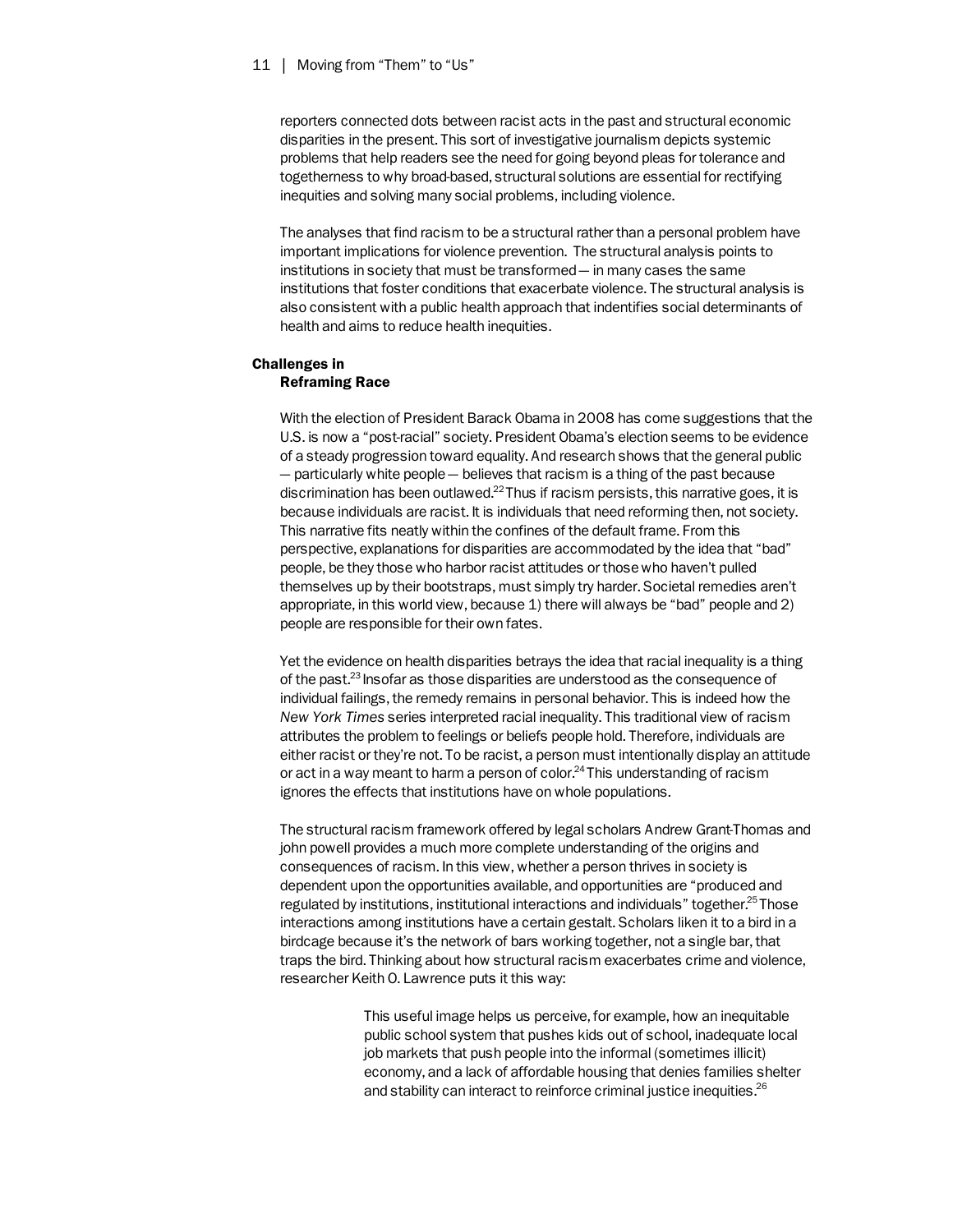FrameWorks Institute has conducted a series of studies to identify promising frames for shifting public understanding about race toward policy-oriented solutions to reduce inequality. FrameWorks suggests that to reframe race, communicators must begin by emphasizing shared fate, interconnection, and ingenuity (or "Can-do" spirit). Local elected officials are one group in a good position to evoke the frames and values FrameWorks recommends and point to the structures that need changing. They can talk about linked fate and interdependence in terms of contiguous cities, neighborhoods, regions, and links among residents, business, and government. They can emphasize Can-do Spirit and lead with solutions, which can also influence frames in local news coverage. They can also fortify their communications with strong shared values, including stewardship and their elected public duty to protect and serve the entire city.

Ultimately, discussions about race begin from the same default frames as discussions about violence. This means that data about racial inequities, if not first put in a context that primes an environmental understanding, will prompt people to hold individuals to blame, discounting circumstances that may be unfair or unjust. Public health advocates and leaders can counter this and reframe violence prevention by starting with *place* to avoid the default frame which starts with the *person*.

# Reframing Government

A leader of the modern conservative movement, Grover Norquist, is famous for saying he'd like to shrink government "down to the size where we can drown it in the bathtub."27 He and others have promulgated the conservative imperative to reduce the role of government in favor of private enterprise, saying that the power of an unencumbered marketplace will satisfy social needs. The effect has been widely felt and, until recently, some would say wildly successful as government has come to be seen as a negative force in society.

The negative view of government, while perhaps deserved on some counts, presents a problem for advocates of a public health approach to preventing violence. If communities don't believe their government can bring people together and solve problems, they won't support the sorts of policies that can prevent violence before it starts.

Others committed to broader social issues such as democratic participation and social justice have also been concerned about the demonization of government. Demos, a non-partisan public policy research and advocacy organization, is one such group. Demos and the Council for Excellence in Government partnered with the FrameWorks Institute to help them identify promising avenues to reframe government. Demos is not simply promoting new ways to talk about government but is "hoping to create public imagination and aspiration for a government that works for everybody, that embodies Americans' values, that has the capacity to meet the challenges ahead, and that can engage the public in a vision for the future."<sup>28</sup> Demos' project is the most comprehensive to date on understanding and reframing government.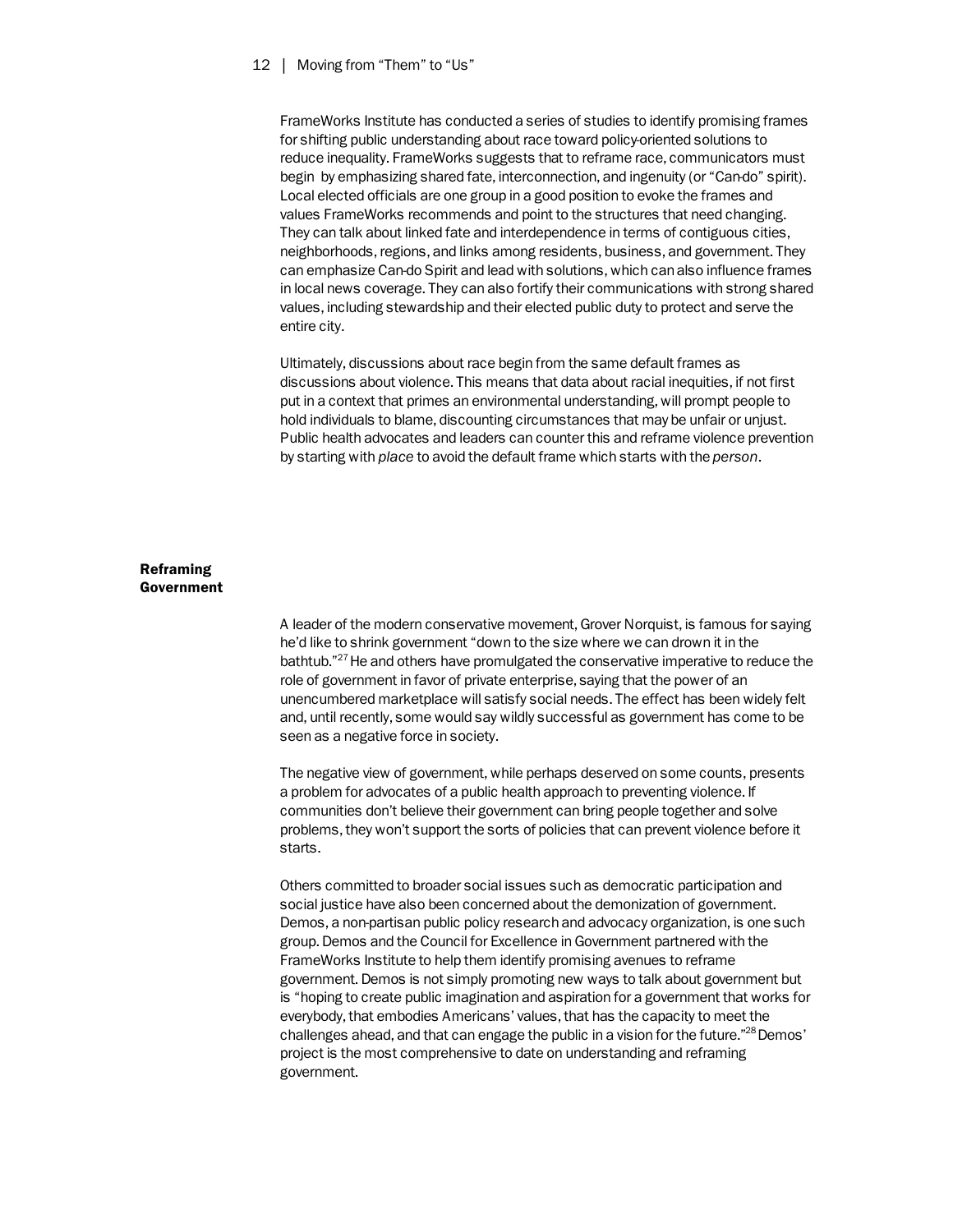# How Government Is Currently Framed

Demos learned from the FrameWorks research that most people are stuck in a polarizing "rhetorical mode" of reasoning that closes off thinking about the role of government. When they do think of government, the public tends to view it either as elected officials or a bungling bureaucracy. Both conceptions distance people from government, as the leadership is seen as unapproachable and the bureaucracy is seen as an inefficient morass. And even when people have expressed more positive viewpoints, understanding that the goal of government is to be "of and by the people," that perspective is diminished because people think of that idea as an artifact of the past. While people do see government as a public service, they also consider it vulnerable to special interests or as a wasteful bureaucracy. When government is seen as a service provider, that frame places people in the role of consumer rather than citizen. And the public has trouble distinguishing between the goals of the private and public sectors, which can result in an inappropriate expectation of business-like efficiency from government.<sup>29</sup>

Research found that the most positive view comes when people see government as a *protector* from physical or financial harm or *problem solver* that can address social issues or provide opportunity.

Based on this research, Demos recommends that advocates focus on using a *protection* or *common good* frame when talking about government connected to an expression of government's physical infrastructure and organizing systems, such as "the postal system for delivering mail and the courts for settling business disagreements." The *protection* frame emphasizes government's duty to "protect citizens from physical and financial harm"; the *common good* frame emphasizes the role of government as a facilitator of collective problem-solving. In this frame, citizenship is understood as public participation. Demos has developed a set of tools to help advocates incorporate these frames, repeat them often, link them to various topics, and illustrate them with vivid examples.<sup>30</sup>

# Challenges in Reframing Government

Demos' recommendations should help advocates characterize government so that members of the general public are more accepting and supporting of government. Both frames Demos recommends, *protector* and *problem-solver*, could have natural application in the context of violence prevention. A *protector* should help residents avoid violence and a *problem solver* would be able to figure out how to do it. However, in the area of violence prevention, the *protection* frame in particular may be problematic in that it could lead to a divisive "us versus them" posture because it implies that the public needs protection from a group, an "other." This conception could undermine support for prevention policies if the participatory emphasis of government as problem solver frame had not been well established. For that reason, and to better understand the limits and potentials of the research to date, we asked cognitive linguists at Real Reason to assess the Demos research to identify potential areas for further research.<sup>31</sup>

Real Reason suggested several promising directions for further research. The first was to explore frames that emphasize *shared purpose* (which would link nicely to the *linked fate* frame FrameWorks recommends for talking about race<sup>32</sup>. The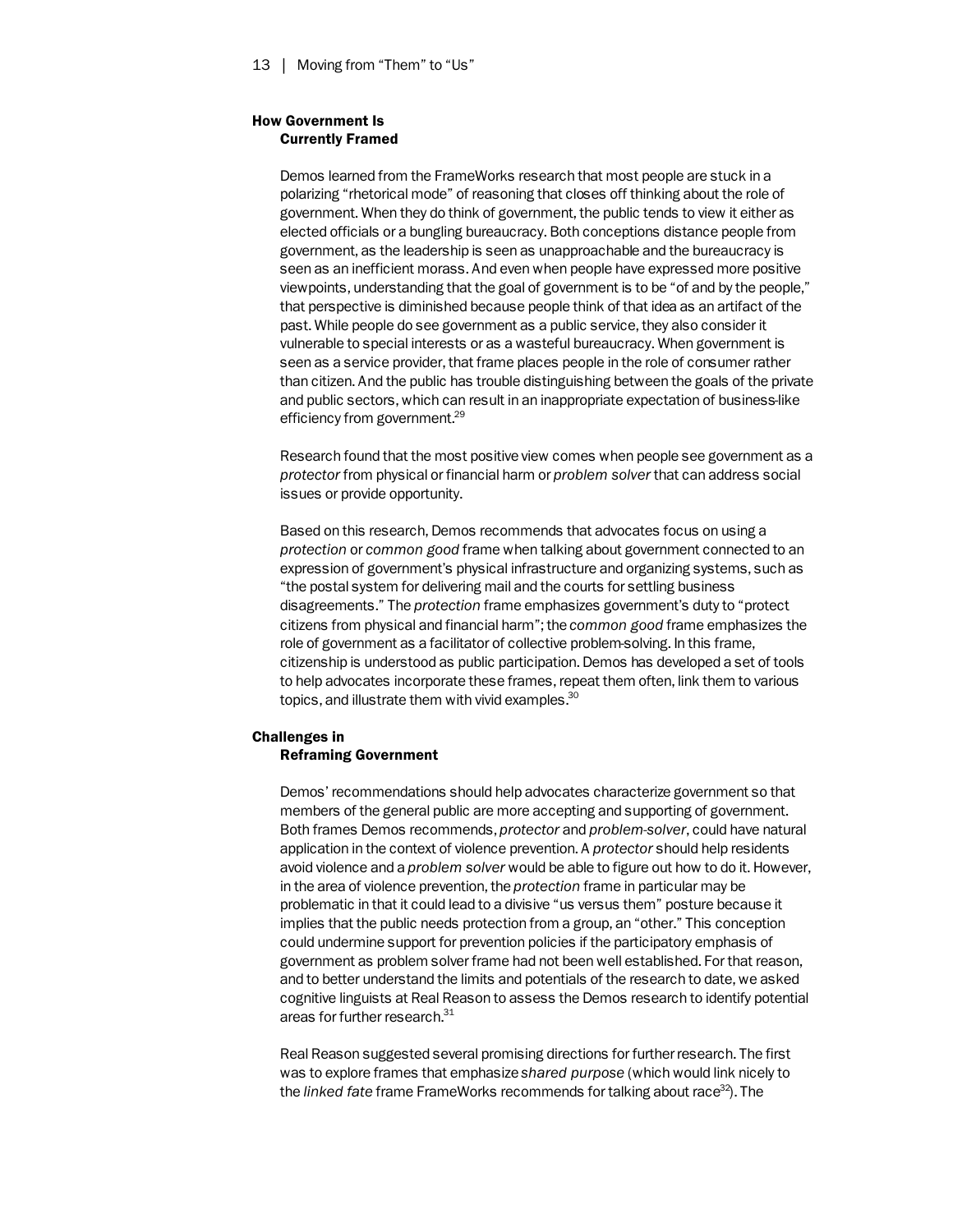challenge, and paradox, in this frame would arise when government programs, often characterized as benefiting everyone, directly benefit minorities of the citizenry and only indirectly contribute to the common good. The proximity of the benefits to the larger population are harder to illustrate, and for some, government has a legitimate role in redistributing resources that benefit some and not others. Some argue that Demos' current recommendations would mask this role for government.

Real Reason's second suggestion was to find effective ways to frame people in groups rather than as individuals. Demos recommends that advocates illustrate the structures and systems of government by highlighting the role of individuals such as teachers or fire fighters who can personify positive and necessary manifestations of government. Yet there is a pressing need to find effective ways to think and talk about people in groups: racial and ethnic groups, labor unions, congregations, neighborhoods, etc. Real Reason suggests that we need to "conceptually repopulate the structures of government" to make visible the role of an active citizenry.

Third, Real Reason suggests elaborating a tangible vision of government focused on diversity, inclusiveness, fairness, and justice. This builds on Demos' advice to put forth the values and mission of government to be sure it goes beyond a technocratic vision of a well-functioning government focused solely on efficiency and transparency. Overall, this would have to be connected to a set of values that emphasizes duty to others. Politically, groups often hold up children when they promote policy, because there is no doubt that society, including government, holds collective responsibility to protect children (the current efforts around childhood obesity are but one example). Real Reason asks, what would it take to move beyond children to the general population where the conception of government-as-us would be the baseline?

Finally, Real Reason suggests that there may be a frame to help people distinguish the public from the private sector. In the current recommendations, Demos asks advocates to cast government in the role of regulating "rogue" businesses. It should. However, the conception also perpetuates a *bad apple* frame that points to the egregious behavior of an outlier rather than revealing systemic problems. It would be useful to identify frames that expand the role for businesses beyond the idea that they simply not cause harm to the public. In addition, we need frames that communicate that government's role, and the public's expectation of government, shouldn't be equated with that of business.

More research is needed to pursue Real Reason's suggestions, as they are a direct counterpoint to the default frame of rugged individualism. Indeed, members of Cultural Logic and Public Knowledge, two firms that contributed substantially to the initial FrameWorks research for Demos, have indicated that their pursuit of some of these themes did not yield strong enough results to recommend specific action or new frames. Efforts to challenge the default frame and elevate America's second language<sup>33</sup> of communitarianism and interdependence  $-$  in the context of both race and government — will be a necessary part of reframing violence.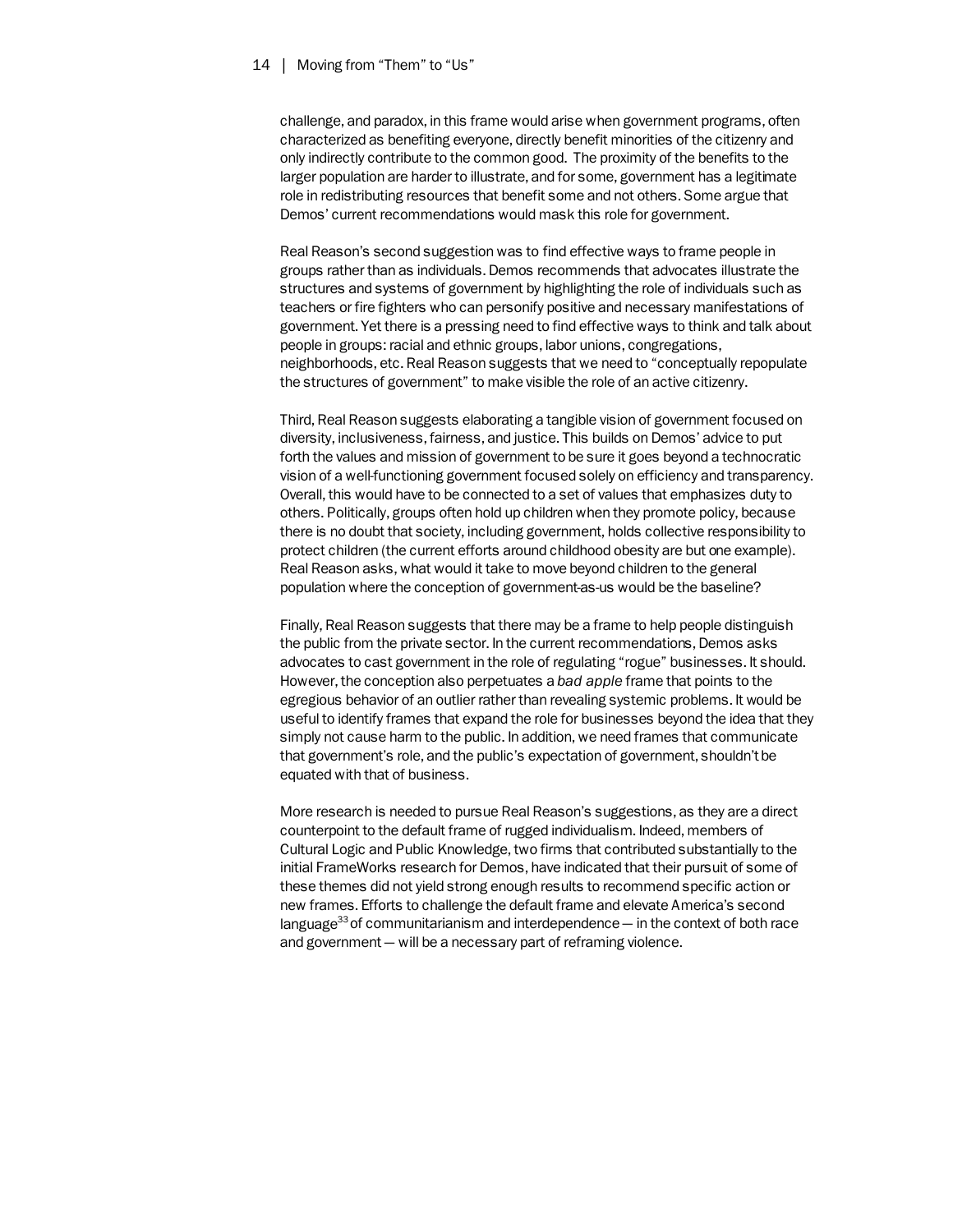# Summary

The fundamental challenge in reframing violence is moving from *them* to *us* — or, in the case of violence among youth, from *he* to *we*; until violence among youth is understood as a broad-based problem, it will be difficult to muster support for broadbased solutions, especially those policies that bridge various sectors in society to prevent violence before it starts. To reframe violence among youth, the UNITY consortium will have to understand and address several interrelated issues:

- The default frame works against primary prevention. By its nature, the default frame turns exclusive attention to individuals. Primary prevention, on the other hand, locates most of its efforts in changing the environments that surround individuals. Preventing violence before it happens means ensuring that young people have, at minimum, sound education, job opportunities, outlets for recreation, safe neighborhoods, supportive adults in their lives, protection from guns and alcohol, good nutrition, and stable housing. But do those working in education, economic development, affordable housing, or alcohol prevention see themselves as working to prevent violence among youth? Violence prevention's self-definition needs to expand so those at the systems-change end of the spectrum understand their role and potential contribution to preventing violence among youth. Violence prevention loses its identity when it moves upstream. The connections are not obvious, and the default frame makes them hard for people to accept even when they are described.
- News sets the policy agenda and frames debate but most stories reinforce the default frame. Moving from portraits to landscapes in news stories is not easy to do, but it is crucial. It is perhaps the single most difficult and important lesson for prevention advocates. Framing is important to understand because if advocates don't recognize the default frame, they may fall into framing traps. One trap is offering up a "better" individual story that doesn't help illuminate why the environment can prevent or facilitate violence. Well-intentioned advocates who rightly want to see more diverse news stories about young people, for example, may promote stories of individual triumph that are more likely to reinforce the idea that people can and should fend for themselves rather than the idea that the surrounding circumstances are an important determinant of outcomes.
- Race, youth, and violence are conflated in the news. Decades of studies of youth and violence in the news show that coverage too closely associates crime with youth of color. This distorted picture compounds problems our society already has talking about youth and race. We need new ways to communicate that don't trigger stereotypes with strong racial overtones.
- Racial inequities, when they are recognized at all, tend to be attributed to individual failings. Many in the U.S., particularly whites, see racial problems a thing of the past, and when they do surface, as the result of bad actors rather than systemic problems. Racial inequities are therefore often interpreted as the consequence of individuals not trying hard enough rather than the result of conditions surrounding individuals. In the context of violence, these perspectives — reinforced by the default frame — will diminish support for a public health approach to preventing violence.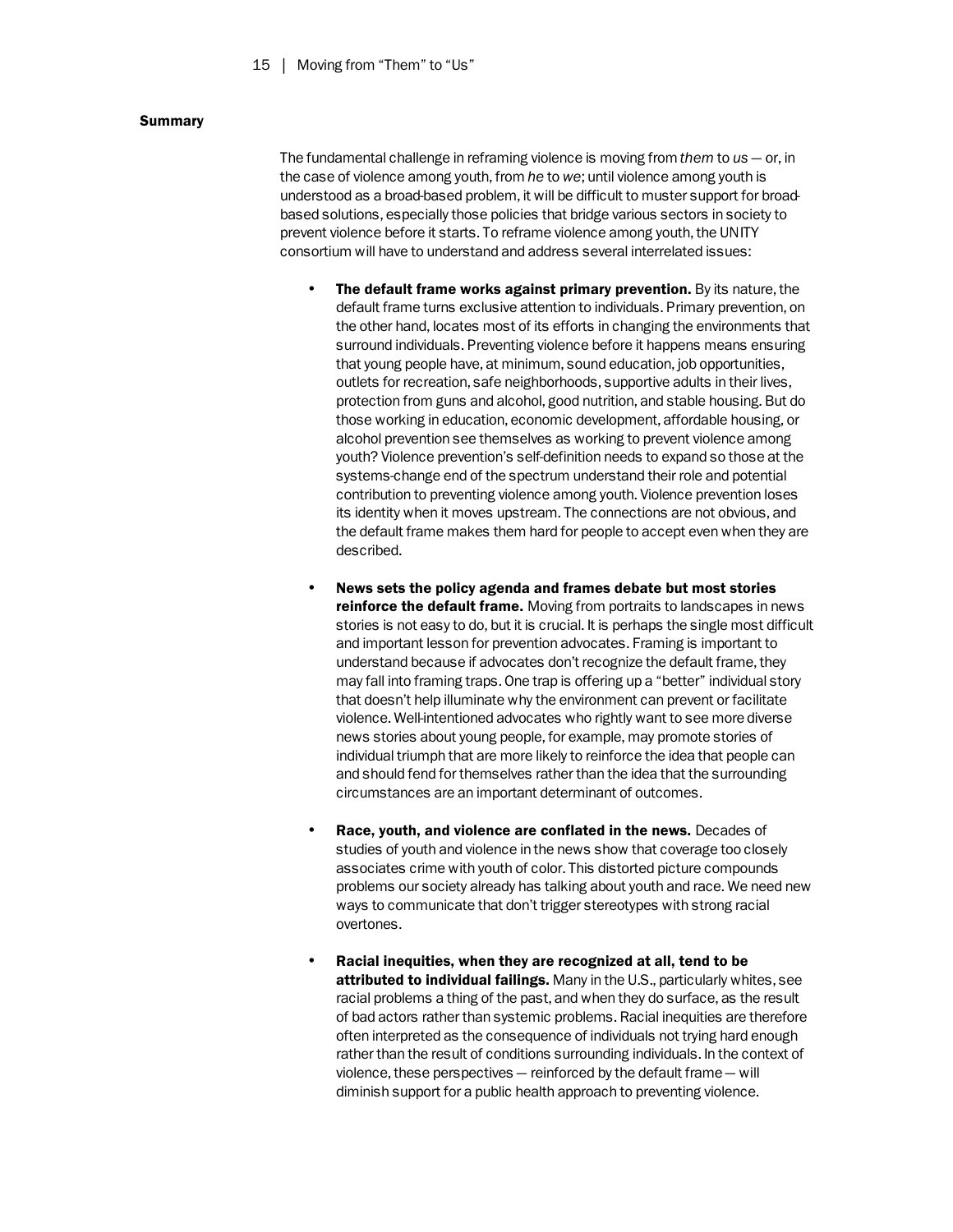• Government is the problem, and government is the solution. Government is part of the problem when it is supporting ineffective programs or is attending only to law enforcement or criminal justice approaches that do not give prevention adequate resources. Yet government is also the solution since community-wide prevention efforts, brought to scale, will have to come from government. The suspicion many people view government with, as noted above, makes gaining support for government solutions difficult.

Addressing these issues is not easy or straightforward. In some cases, more research about how to frame youth, race, government, and violence will help point the way to more productive frames that support primary prevention. In addition to research, there are steps that UNITY members could take that would, in our opinion, increase support for primary prevention policy that would help ameliorate violence among youth.

# Recommendations

Based on this assessment, we make the following recommendations:

- Foster Cross-sector Action on Violence Prevention
- Transform News Reporting on Violence
- Determine Effective Ways to Talk about Race and Government in the Context of Violence

The recommendations require participation from private and public sectors as well as cross-disciplinary work (see Table 1). Each is elaborated below.

# Foster Cross-sector

# Action on Violence Prevention

By cross-sector action we mean that in the context of city government, different departments should understand how their realm fits into the broader problem and greater solution to violence among youth. With that understanding, organizational practices can be instituted that would actively reframe how violence prevention is conceptualized and achieved. To illustrate the power of focusing on actions (rather than messages alone) to reframe, we offer these examples:

• No second class citizens. There is a natural tendency to think that the right frames will lead to the right words, and with the right words we can convince anyone of the virtue of our path. However, framing is not just about words, though words are important. Reframing can be about actions. Consider, for example, how the community organizing that was ignited by Rosa Parks' refusal to give up her seat on a Montgomery bus one Thursday afternoon communicated a shift in attitude. And consider how the thousands who came out in support of the Montgomery bus boycott the following week literally got their marching orders — that level of community organizing did not happen over a weekend. Strategies were developed and acted upon; words were important, but the actions communicated powerfully as well.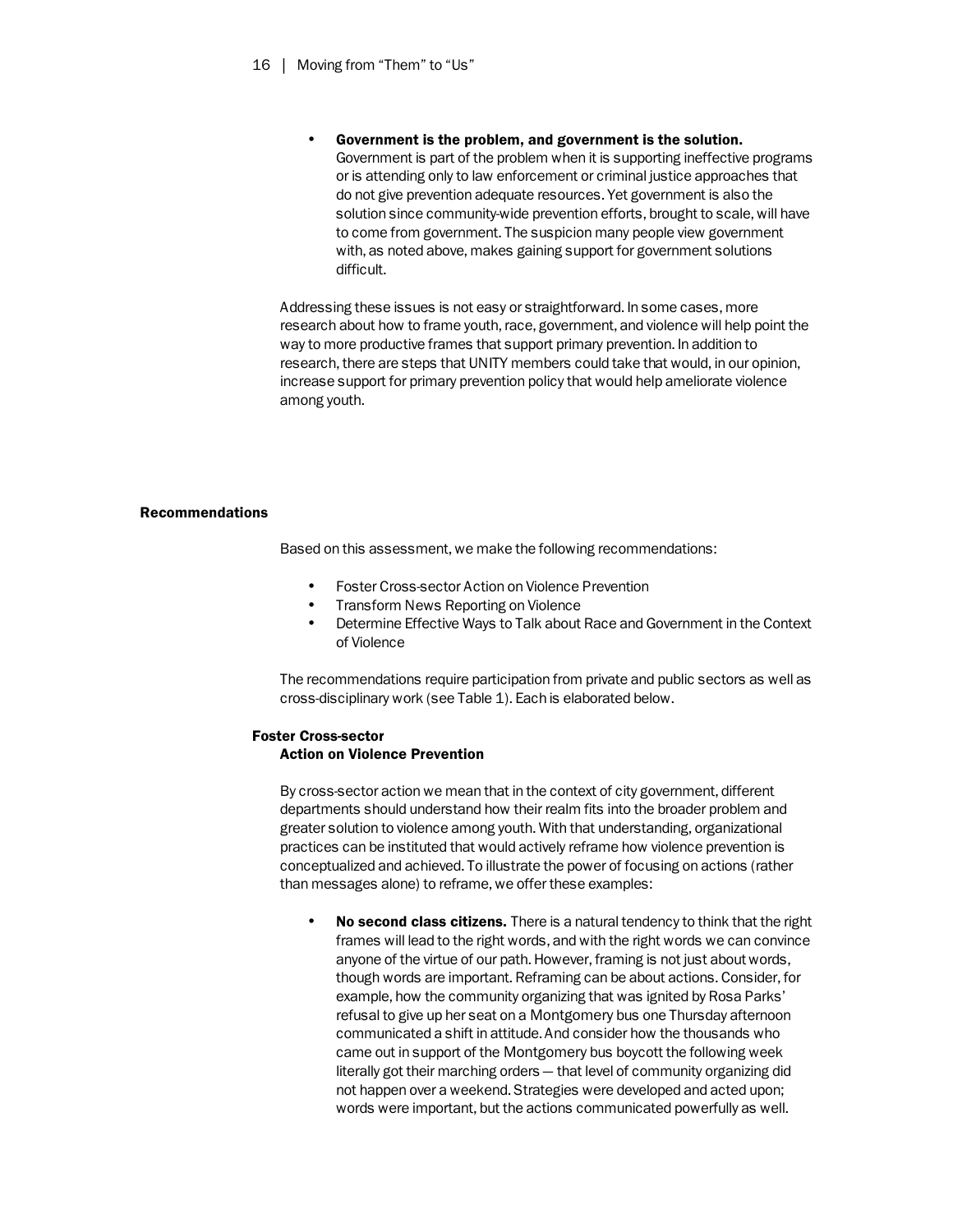- **The air belongs to the nonsmoker too.** Tobacco control offers another example. While using media campaigns to warn the public about the dangers of smoking, advocates also developed policies to reduce access and exposure to cigarettes. Buoyed by research that revealed the damaging effects of cigarette smoke on nonsmokers, advocates lobbied for clean indoor air laws. While the work is by no means complete — 19 states across the country are still without comprehensive clean indoor air laws $34$  — most would argue that the tobacco issue has been successfully reframed so that now the air belongs to the nonsmoker. This success ensued despite bickering over whether the proper term is *environmental tobacco smoke, secondhand smoke*, or *sidestream smoke*.
- Cars and roadways to bicycles and pathways. In a current example from public health, advocates and funders concerned about obesity and related health problems are acting to change the built environment so it encourages daily activity like walking to work. But major structural changes require significant resources. In the case of changes to roads and sidewalks, these resources can be found in the federal transportation legislation to be authorized by Congress in 2010. These funders, therefore, are providing public health groups with resources to work on transportation. And, they are providing resources to transportation reformers to work with public health. Their collective actions will help reframe transportation so it is understood and acted upon as a public health issue.<sup>35</sup>

The question for violence prevention advocates is, what actions, by whom, will reframe and prevent violence among youth? Certainly public health departments taking on violence as a public health policy issue is one important mechanism. Likewise, there are actions that other sectors of government can take to ensure violence prevention is manifest everywhere that will have an impact. According to UNITY, violence prevention requires cross-sector work that will demand that government agencies work differently with each other and with community-based organizations. This could mean, on the one hand, a wholesale transformation of how government plans and implements its activities. At minimum it means that governmental departments should consider what they now do  $-$  even within their silos — in terms of how to prevent violence and in terms of what additional activities they should implement in their sector to prevent violence.

Because primary prevention occurs well before the violence would occur — and if it is successful, violence doesn't occur at all — primary prevention activities may not be recognized as violence prevention at all. For example, research shows that highquality early care and education for children can prevent violence among that cohort of children as they age. Yet quality preschool is rarely understood as a violence prevention endeavor (and it doesn't need to be to have its violence prevention effect). Similarly, youth development programs can prevent violence and yet never mention the word.

Violence prevention resides in almost every government department because it touches on schools, housing, and employment. This distance between when the prevention activities occur and when the violence is prevented (sometime in the future) makes it harder for elected officials and other leaders to recognize violence prevention activities not identified as such. The problem of violence is deeply interconnected with a wide range of social conditions. Our solutions, however, tend to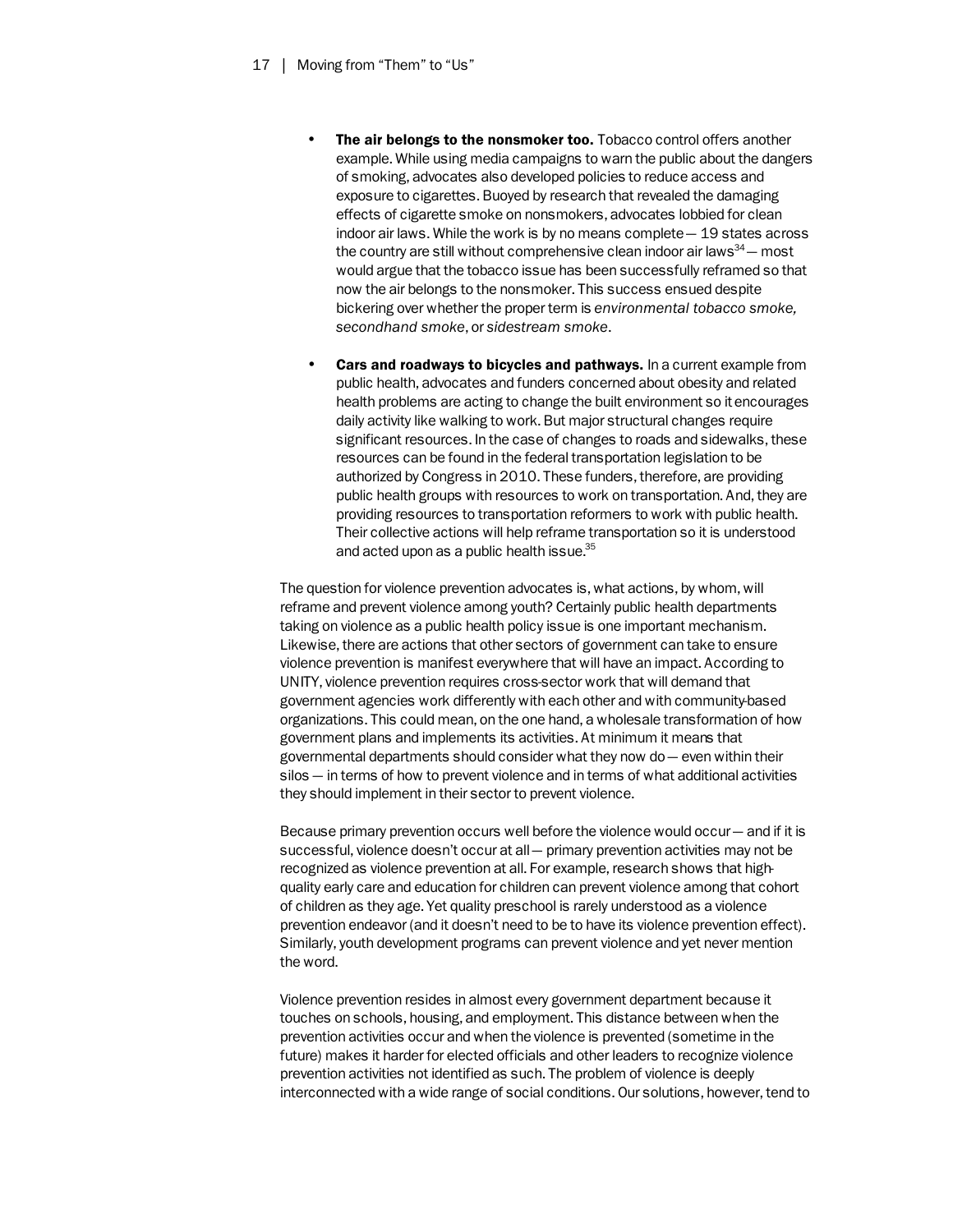be isolated from one another. Our solutions need to be as comprehensive and interconnected as the problems they seek to address. The challenge is to recognize natural allies whose work has an impact on violence prevention but whose motivation or interest may not be specifically about violence prevention. Whole cities, together, need to rethink what constitutes a violence prevention program.

#### *Immediate Action*

Create and disseminate across disciplines tools to make it easier for those focused on particular sectors within government and in community-based programs to see the role for violence prevention in their current and future activities. The tools should illustrate different sectors' roles in preventing violence and provide a lens through which people can see their own work and link with others engaged in preventing violence. Once tools have been used, evaluate whether violence prevention activities are integrated across sectors.

# Transform News Reporting on Violence

If news provides most people their information about youth and violence, then how the news is reported must become a focus of change. We see two major thrusts for such an effort. The first is that violence prevention advocates must become frequently cited sources of stories for reporters, particularly for local TV news. They must address crime stories as they happen but, if they are concerned about distorted pictures of youth in general, they must also provide alternative stories apart from violent incidents that expand the frame so young people are seen regularly outside the context of violence. We address both below.

# Develop Media Advocacy Capacity Among Public Health Practitioners to Reframe Violence in the News and Reach Policymakers

Portrayals of youth and violence in news coverage are ultimately the responsibility of reporters. They decide on the pictures and report the story; advocates have no control over what journalists select. But public health advocates do bear some responsibility. As sources, they need to know how to package information so reporters can use it. As advocates, they need to know how to emphasize matters regarding the policy solutions they seek. Advocates can acquire these skills through experience and through media advocacy training. Media advocacy is the strategic use of mass media to support community organizing and advance healthy public policy.<sup>36</sup>

Yet before developing a media strategy, advocates must articulate their overall strategy. It is extremely important that, before talking with reporters, advocates be able to clearly name the specific solutions they seek, and know what it will take to put them in place. Solutions are notoriously absent from news coverage in general, and earlier research has shown that even when prevention strategies are mentioned in the context of violence reporting, they are most often descriptions of personal protections rather than collective actions.<sup>37</sup>

Reframing violence among youth is also about news that has nothing to do with violence but everything to do with youth. If young people are seen most often in the context of violence, increasing the number of stories about young people in general will help rectify that imbalance. For example, an article on the front page of the *San Francisco Chronicle*'s Home & Garden section, "Oakland's fruit doesn't fall far from the tree,"<sup>38</sup> described a program in the city that helped young people gather fruit from residents' backyards. The young people collected hundreds of pounds of fruit that they took to homeless shelters, food banks, and shared with seniors. The story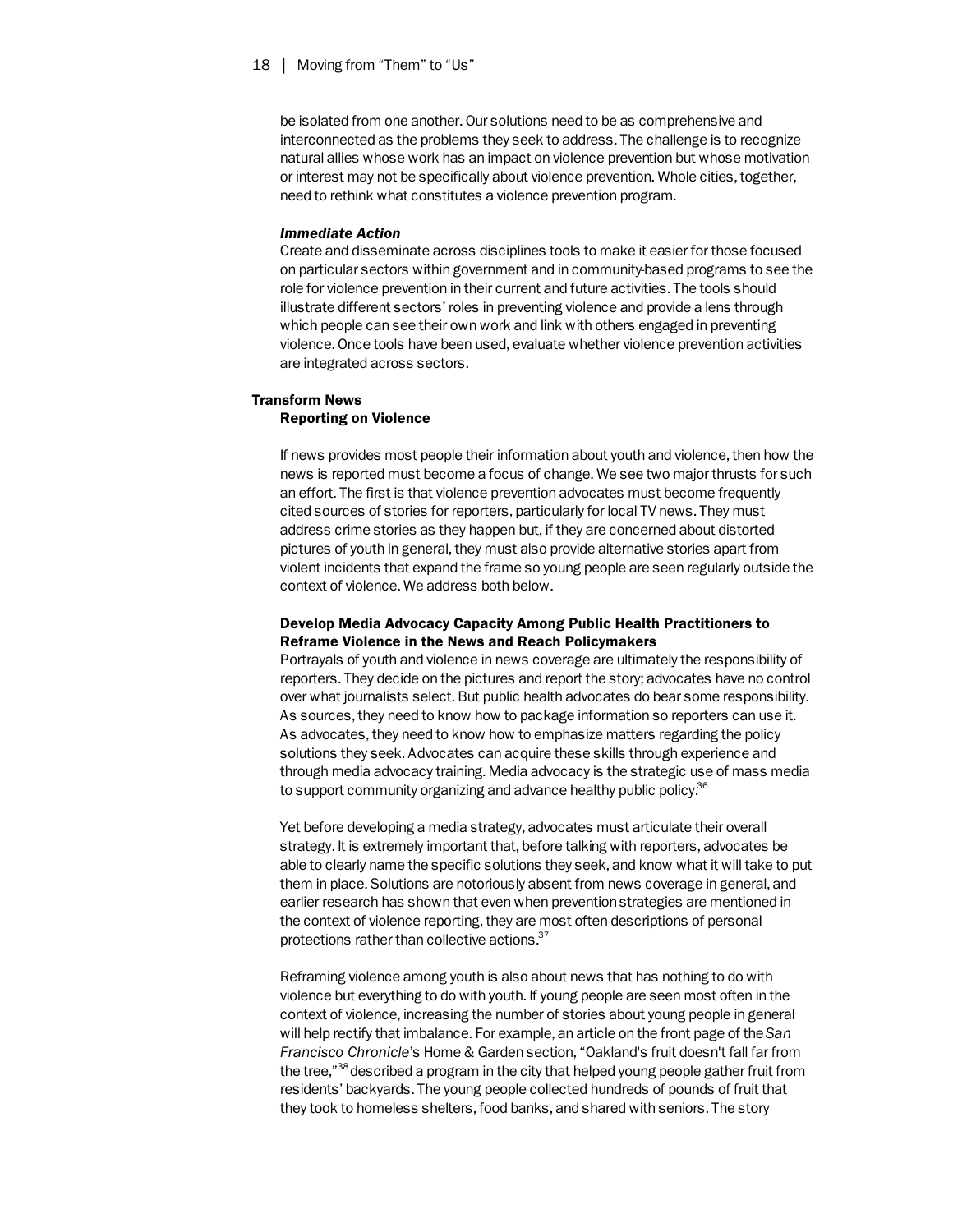sported big pictures, all of youth of color. It was a rare depiction of youth in the news doing something positive for their community. It was an important departure from much of the recent news which had been about robberies and crime escalating in Oakland. If newspapers are to print more stories about other things young people do, then advocates will have to pitch newsworthy stories that give attention to young people doing well.

It is one thing to say that violence among youth ought to be framed in terms of prevention rather than criminal justice, but it is another to do it effectively. Advocates need the courage of their convictions, the knowledge that their communications are framed effectively, and the confidence to express their support for policy in highly contentious public settings. Even framed effectively, there will be opposition to policies that take resources from one sector and redeploy them in another. Media advocacy training and strategic consultation can help UNITY members advocate effectively.

#### *Immediate Action*

Integrate the latest framing research in a media advocacy curriculum for violence prevention, and provide media advocacy training for UNITY cities and other locales that have identified prevention policies, the target for the policy, and those who can be mobilized to put pressure on the target. The curriculum would include examples of how to frame stories in terms of landscapes rather than portraits in the context of current policy debate and action on violence prevention at the local level.

# Support Journalists to Include a Public Health Perspective When They Report on Crime and Violence

The second thrust is that reporting itself must change to include a more accurate picture of violence. Several organizations have developed models for reporters in this regard. The Maynard Institute provides training for news organizations that want to apply its "Faultlines" approach to covering localities.<sup>39</sup> Criminal Justice Journalists provides peer support for working journalists eager to improve their ability to tell a more accurate crime story in the face of newsroom pressures.<sup>40</sup> Organizations like Columbia Journalism Review<sup>41</sup> and the American Society of Newspaper Editors<sup>42</sup> have developed guides to help reporters cover the topic comprehensively. Naturally, we are fond of BMSG's own Reporting on Violence project in which we developed a rubric for reporting on violence to include a public health perspective<sup>43</sup> (for a description of the project, or to download handbooks for reporters and a curriculum for journalism professors, see http://www.bmsg.org/proj-violence-reporting.php).

#### *Immediate Action*

Adapt Reporting on Violence materials for reporters in each of the UNITY cities. Provide training in newsrooms in the new approach to reporting. Create an award for journalists who demonstrate sound reporting that reflects a complete and accurate portrayal of the circumstances surrounding violence and what the community and local government are doing to prevent it, including a clear-eyed journalistic assessment of what is and isn't working.

# Determine Effective Ways to Talk about Race and Government in the Context of Violence

Reframing violence includes reshaping perceptions of race and government since both are implicated in public perceptions of violence prevention.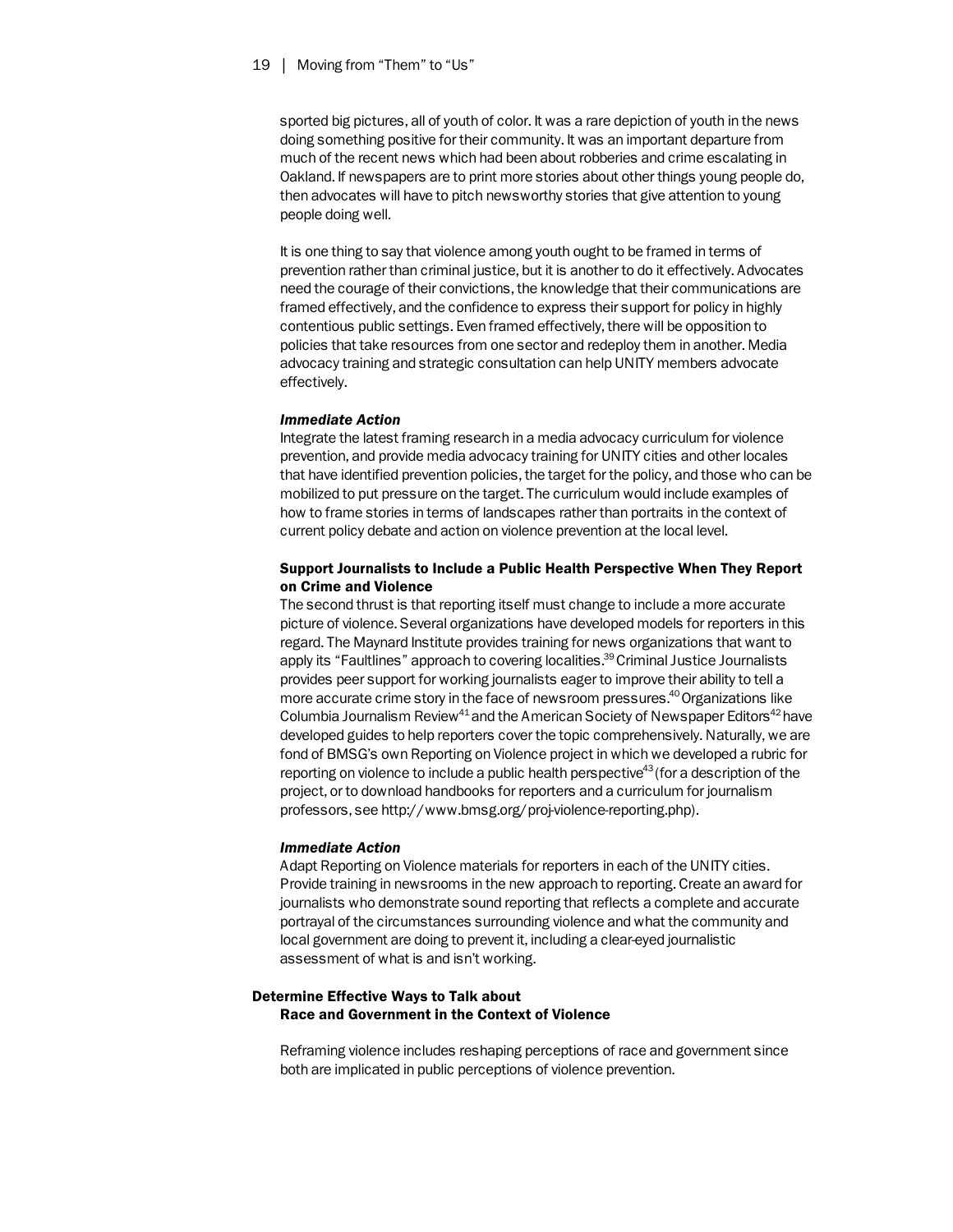Reframing race in relation to violence is necessary so we can move from *them* to *us*. That is, the reframe needs to place violence in a structural context as opposed to the individual default frame that reinforces the individualistic view that violence happens to *them* or is the domain of young men of color. To get from *them* to *us* — the idea that violence affects not simply unfortunate or morally bankrupt individuals but entire communities — the frame needs to evoke the systems and structures that shape communities. Given the way news stories conflate youth and violence, as well as our nation's difficulty in addressing race, this remains an exceedingly difficult task. Elsewhere, we've reviewed the research on talking about inequality in general and the recommendations so far are unsatisfying.44

Reframing government in relation to violence is necessary so government's role in prevention is evident. Government is an essential partner for preventing violence. But we need to "rehabilitate" what government means to people to make it a truly effective partner. This is challenging because at the same time violence prevention advocates are making the case that prevention be located in the environment — the settings and circumstances that surround individuals — they will have to position government's role as viable and essential. Further research is required that can demonstrate for advocates how to frame government's shared purpose, participatory basis, and duty to others (following the research suggestions highlighted by Real Reason, discussed earlier).

Typically, government gets little recognition when it works smoothly (water comes from the tap, mail is delivered, garbage is collected, electricity is delivered, etc.). But when the economy fails or crime is up, government is seen as failing. Insofar as local government acts to reduce and prevent violence, particularly with activities outside law enforcement — for example, by implementing the cross-sector actions described in our first recommendation — and makes its achievements widely known through news and other venues, it may be able to counter those public perceptions. A key task should be reframing government as an actor distinct from residents to government as a participatory endeavor *of* residents that is competent, fair, responsive, and honest.

As we emerge from a period when the value of government has been undermined and questioned, we have an opportunity to reconsider what government means in general and in relation to preventing violence. Successfully reframing government will require more than words. It will take action. When government acts successfully to reduce violence or improve community life, it will give violence prevention advocates something to talk about. The language will be important, but deeds must come first.

The challenge, and the reason more research is needed, is that we do not believe violence prevention can be addressed effectively unless government is adequately rehabilitated and we can find a way to talk effectively about race.

#### *Immediate Action*

Conduct research to identify frames that help people see the value of policies to prevent violence when the role of government and attitudes about race are explicit. Foster dialogues about race and the role of government in UNITY cities. Develop and disseminate case studies based on local experience in UNITY cities or elsewhere that describe how the chasms of race and class or age and gender were crossed. Highlight practices or policies that can be transferred to other locales.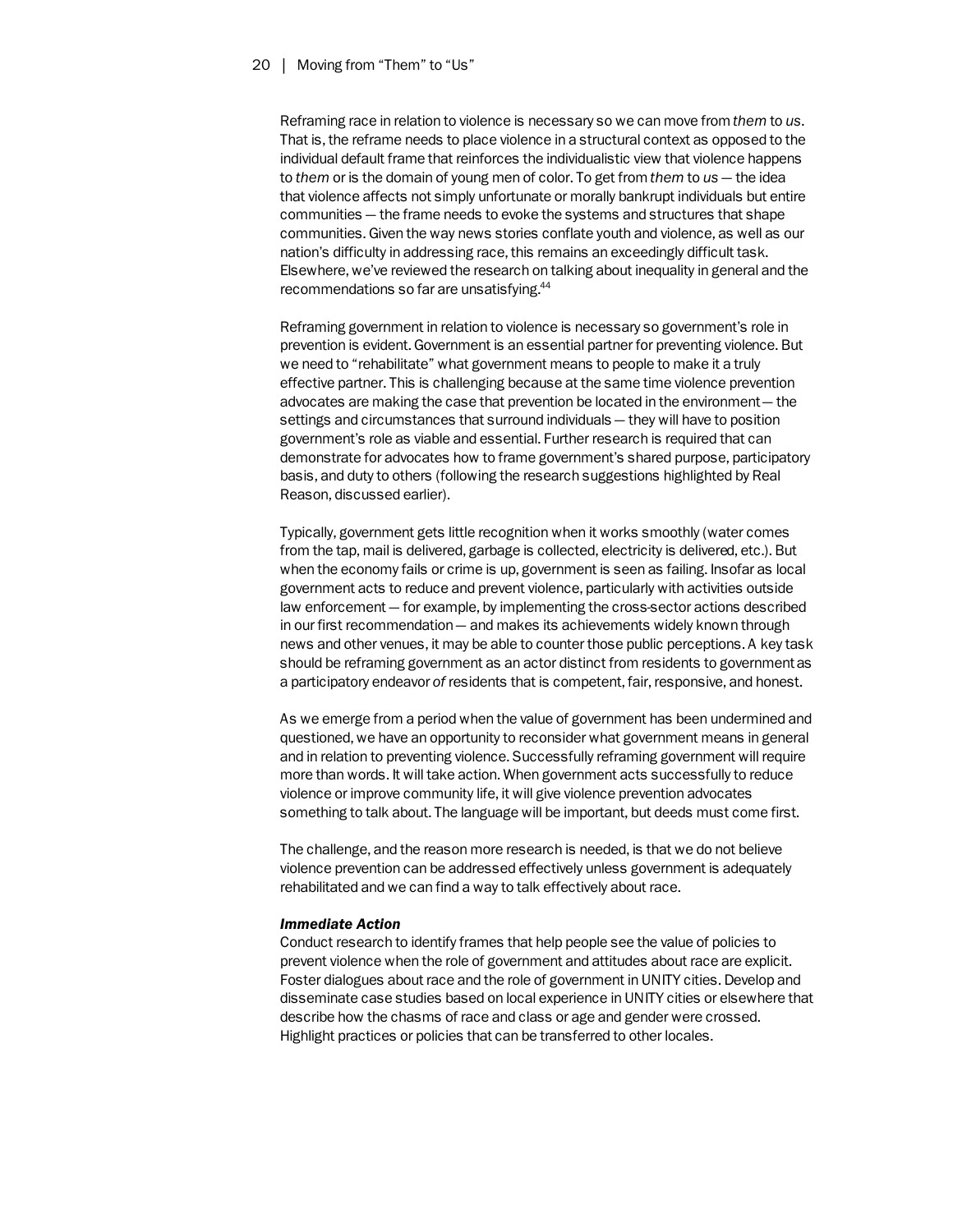# Conclusion

There are many dedicated people and good organizations inside and outside of government working to prevent violence and improve the public's health. What is lacking is a coherent, consistent force to push violence prevention up the public agenda and keep it there. We lack this force in good part because we don't have an infrastructure that can adequately link people across issues. With that infrastructure in place, the right frame can facilitate the necessary understanding so people can work in unison across sectors toward a common goal: cities, neighborhoods, streets, and homes free from violence.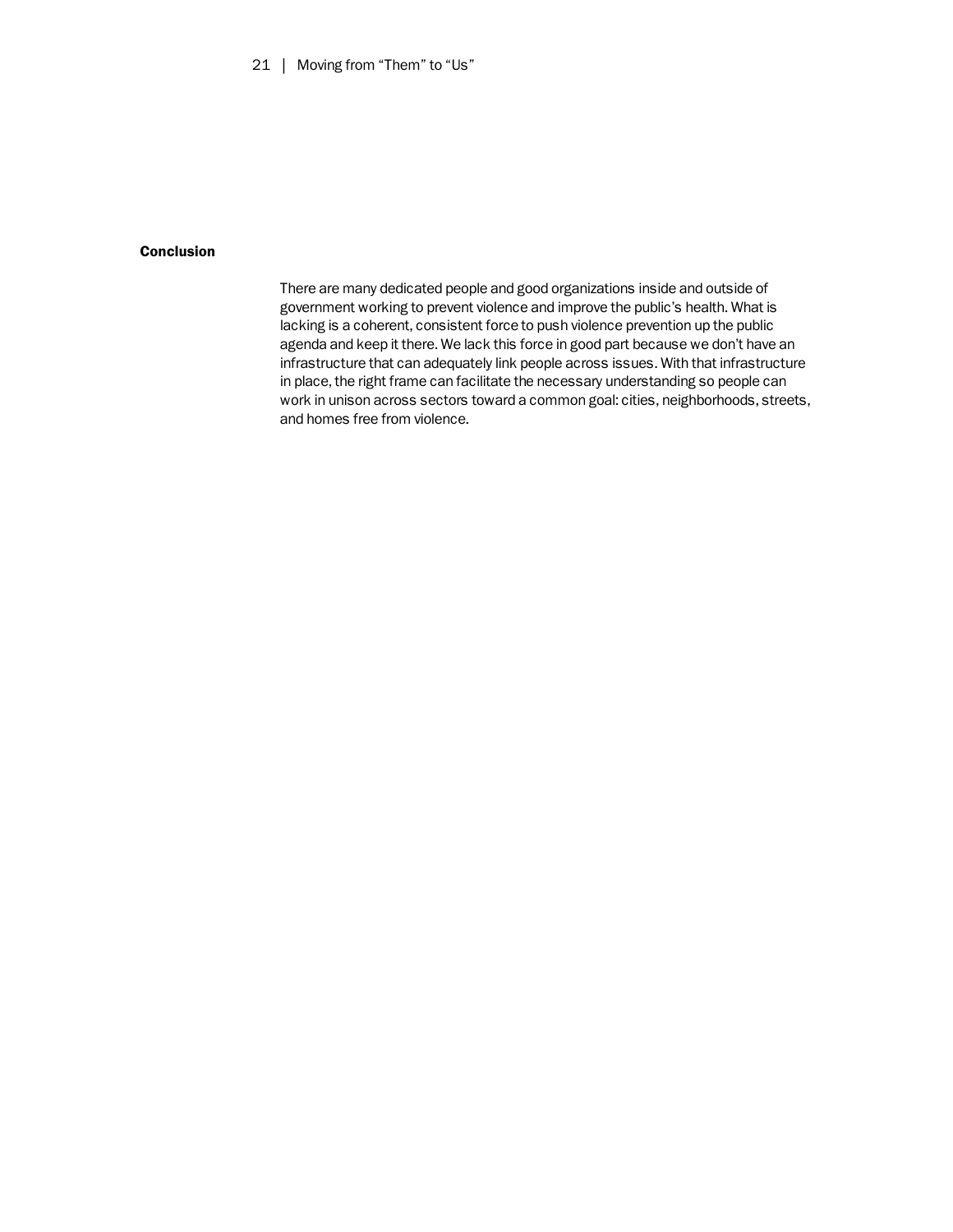Table 1. Suggestions for who can carry out the recommendations and immediate actions.

|  | Actors                                        | <b>Foster Cross-</b><br>sector Action                                                                                                                                                                  | <b>Transform Violence</b><br><b>Reporting</b>                                                                                                                      | <b>Reframe Race &amp;</b><br>Gov't in the<br><b>Context of Violence</b>                                                                        |
|--|-----------------------------------------------|--------------------------------------------------------------------------------------------------------------------------------------------------------------------------------------------------------|--------------------------------------------------------------------------------------------------------------------------------------------------------------------|------------------------------------------------------------------------------------------------------------------------------------------------|
|  | <b>UNITY cities</b>                           | Help develop<br>tools<br>Implement tools<br>Establish best<br>practices for<br>cross-sector<br>violence<br>prevention work<br>Help evaluate<br>tools                                                   | Receive media<br>advocacy training<br>Receive TA to<br>support training<br>Share news<br>coverage that<br>frames violence<br>as a public health<br>issue           | Foster dialogue &<br>contact among<br>different<br>populations<br>Apply and test<br>frames developed<br>in research                            |
|  | <b>CDC</b>                                    | Fund<br>development of<br>tools<br>Create and<br>disseminate<br>tools<br>Offer training<br>and TA                                                                                                      | Support media<br>advocacy training<br>Support training<br>$\bullet$<br>and develop<br>materials for<br>journalists<br>Develop award<br>criteria for<br>journalists | Commission<br>research<br>Link to health<br>$\bullet$<br>inequities work<br>Evaluate<br>$\bullet$<br>application of<br>research                |
|  | Philanthropy                                  | Fund<br>development<br>and pretesting of<br>tools<br>Fund evaluation<br>$\bullet$<br>and case<br>studies of cross-<br>sector work                                                                      | Fund<br>development &<br>implementation<br>of curriculum,<br>training and TA<br>Develop and fund<br>$\bullet$<br>award for<br>journalists                          | Commission<br>research<br><b>Disseminate</b><br>$\bullet$<br>findings across<br>sectors<br>Evaluate<br>$\bullet$<br>application of<br>research |
|  | <b>Partners</b><br>(e.g.,<br>NACCHO,<br>etc.) | Contribute to<br>creation, imple-<br>mentation, and<br>dissemination of<br>tools<br>Offer TA to cities<br>٠<br>Share best<br>$\bullet$<br>practices for<br>cross-sector<br>violence<br>prevention work | Contribute to<br>materials<br>development for<br>prevention<br>advocates and for<br>journalists<br>Disseminate to<br>$\bullet$<br>non-UNITY cities                 | Link to health<br>٠<br>inequities work<br>Adapt materials<br>for other cities<br>and regions                                                   |

 *Recommendations & Immediate Next Steps*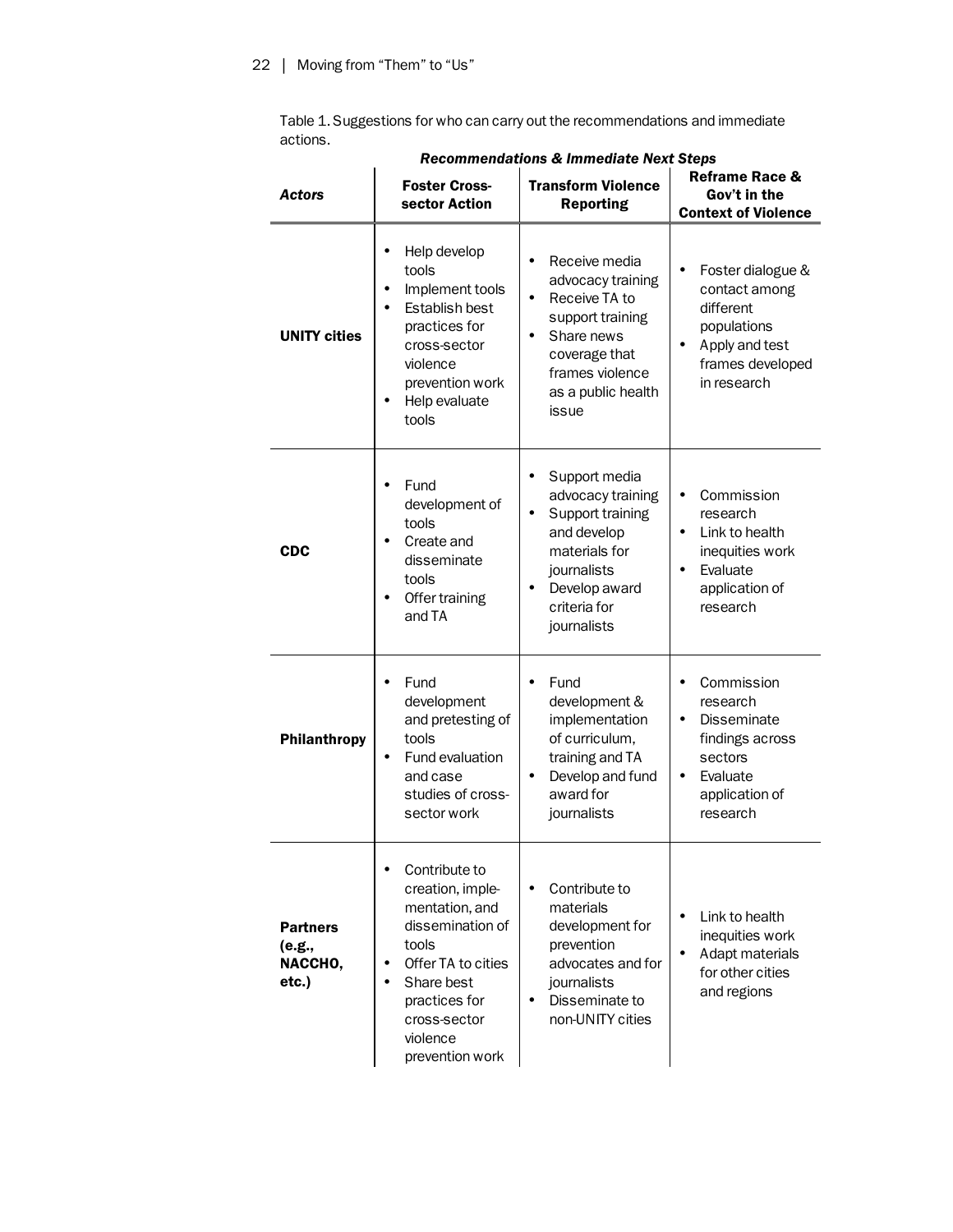# References

 $1$  Lakoff G. Moral Politics: What Conservatives Know that Liberals Don't. Chicago: University of Chicago Press, 1996.

<sup>2</sup> Lakoff G., Morgan P. Framing social issues: Does "the working poor" work? A report to the Ford Foundation, June 1, 2001. Rockridge Strategic Analysis Paper 2001-01. Published in "Public Obligations: Giving Kids a Chance," a report from a conference on the state role in early education, Innovations in American Government, Kennedy School of Government, Harvard University.

 $^3$  Dorfman L., Wallack L., Woodruff K. More Than a Message: Framing Public Health Advocacy to Change Corporate Practices. Health Education and Behavior, 32(4):320- 336, June 2005.

<sup>4</sup> Gilliam, F. D., Jr. Right for the Wrong Reasons. FrameWorks Institute Ezine Issue No. 26, December 19, 2003. Accessed at

http://www.frameworksinstitute.org/products/issue26framing.shtml on June 16, 2004.

<sup>5</sup> Benforado A., Hanson J., Yosifon D. Broken Scales: Obesity and Justice in America. *Emory Law Journal* 53, Fall 2004.

 $6$  Ross L.D., Amabile T.M., and Steinmetz J.L. Social Roles, Social Control, and Biases in Social-Perception Process. *Journal of Personality and Social Psychology* 35(7): 485-494, 1977.

<sup>7</sup> Schlosser E., A Grief Like No Other, Atlantic Monthly, Sept. 1997, p 52.

<sup>8</sup> Iyengar S. *Is Anyone Responsible?* Chicago IL: University of Chicago Press, 1991. <sup>9</sup> Coleman R., Perlmutter D.D. 'Bullets as bacteria': Television news magazines' use of the public health model for reporting violence. *Journalism* 6(1): 24-42, 2005.<br><sup>10</sup> U.S. Department of Justice. Crime in the United States, Uniform Crime Reports,

2007, Federal Bureau of Investigation, Washington, D.C., 2009.

11 Dorfman L., and Schiraldi V. Off Balance: Youth, Race, and Crime in the News. Building Blocks For Youth Initiative: Washington, D.C., 2001. Accessed at http://www.buildingblocksforyouth.org/media/ on August 11, 2009.

 $12$  We found no studies of crime on radio news.

<sup>13</sup> McManus J., Dorfman L. Youth Violence Stories Focus on Events, Not Causes. *Newspaper Research Journal*, 23(4):6-12, Fall 2002.<br><sup>14</sup> As with the original Off Balance report, none of the 37 studies examined data that

would have allowed them to have findings on all four Off Balance conclusions. The remaining 14 studies' findings had no bearing on the Off Balance conclusions.

 $15$  Dixon T., Azocar C., Casas M. The portrayal of race and crime on television network news. *Journal of Broadcasting & Electronic Media* 47(4):498-524, 2003.<br><sup>16</sup> Rogers S., Thorson E. The Reporting of Crime and Violence in the Los Angeles

Times: Is there a Public Health Perspective? *Journal of Health Communication*, 6, 169-182, 2001.

 $17$  Lawrence K.O. Rethinking Crime and Punishment for the  $21<sup>st</sup>$  Century: Can we develop a criminal justice paradigm that advances racial equity and democracy? Draft working paper, available from the author, keithl@aspenroundtable.org, page 9. 18 Drummond W. About Face: From Alliance to Alienation, *American Enterprise* 1(4):

22-29, July/August 1990.<br><sup>19</sup> Entman R. M. Blacks in the news: Television, modern racism, and cultural change. *Journalism Quarterly* 69: 341-361, 1992. See also Entman R. M., Rojecki A. *The Black Image in the White Mind: Media and Race in America*. Chicago: University of Chicago Press, 2001.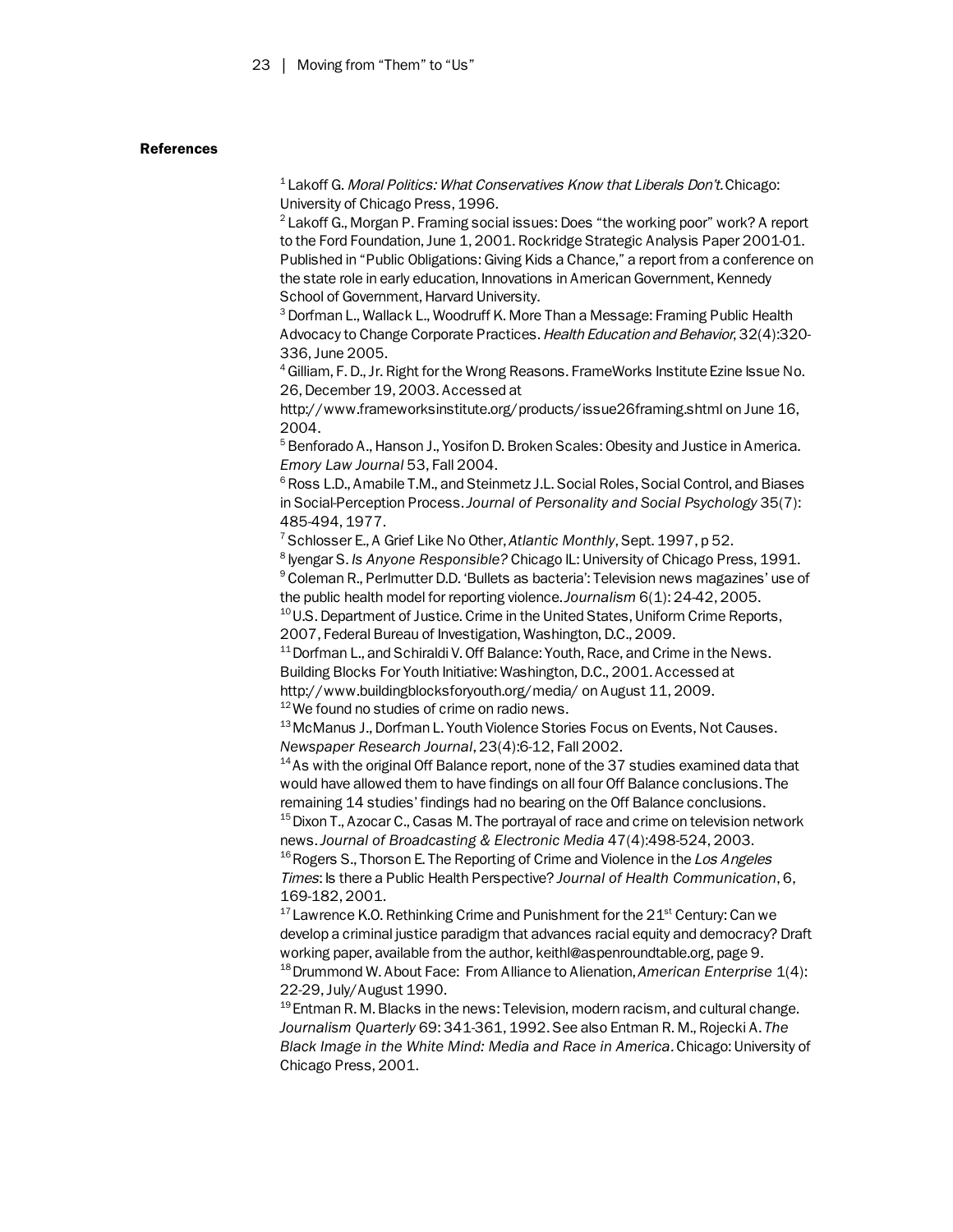<sup>20</sup> Themba-Nixon, M. Reporting Race: A Tale of Two News Series. Chapter 8 in Cutting H. and Themba-Nixon M., (eds.) *Talking the Walk: A Communications Guide for Racial Justice*, San Francisco: We Interrupt This Message, 2003, pp 112-113.  $21$  Themba-Nixon, p 114.

<sup>22</sup> Gilliam F. The Architecture of a New Racial Discourse. FrameWorks Institute, 2006. See also Race and Ethnicity in 2001: Attitudes, Perceptions and Experiences. *The Washington Post*/Kaiser Family Foundation/Harvard University poll, August 2001. Reported in Morin R. Misperceptions Cloud Whites' View of Blacks. *The Washington Post, July 11, 2001, page A1.*<br><sup>23</sup> See, for example, *Health Inequities in the Bay Area, a report from the Bay Area* 

Health Inequities Initiative, April 2008, available from http://barhii.org/index.html. <sup>24</sup> Grant-Thomas A., powell j. (2006) Toward a structural racism framework. Poverty & Race 15(6):3-6.

 $25$  Grant-Thomas A., powell j., p 5

<sup>26</sup> Lawrence, p 13

 $27$  See http://www.sourcewatch.org/index.php?title=Grover\_Norquist, accessed on August 18, 2009.

28 See http://www.demos.org/issue.cfm?currentissueid=9D86BD26-3FF4-6C82- 5539AB90D50BDA1E, accessed on August 18, 2009.

 $29$  This very brief summary and the recommendations described in the next paragraph are elaborated in more than 20 research papers and reports from the FrameWorks Institute and Demos. See http://www.frameworksinstitute.org/government.html and http://www.demos.org/issue.cfm?currentissueid=9D86BD26-3FF4-6C82-

5539AB90D50BDA1E, accessed on August 18, 2009.

30 See http://www.demos.org/issue.cfm?currentissueid=9D86BD26-3FF4-6C82- 5539AB90D50BDA1E, accessed on August 18, 2009.

 $31$  BMSG commissioned an assessment of the research available on reframing government from Real Reason, which uses the tools of cognitive linguistics to help people think and act democratically, in service of the common good. For a copy of the memo Real Reason produced, please contact Lori Dorfman at BMSG.

<sup>32</sup> See Davey, Lynn, and Bales, Susan. FrameWorks Institute MessageBrief: Framing Race, March 7, 2008.

<sup>33</sup> Wallack L, Lawrence R. Talking About Public Health: Developing America's Second Language. American Journal of Public Health 95(4): 567-570, April 2005.<br><sup>34</sup> Americans for Nonsmokers Rights Foundation. States 100% Smokefree Laws, as

of July 1, 2009. Download map from http://www.no-smoke.org/index.php.

<sup>35</sup> See Bell J., Cohen L. The Transportation Prescription: Bold new ideas for healthy, equitable transportation reform in America, 2009. Commissioned by the Convergence Partnership, accessed at http://www.convergencepartnership.org on

August 11, 2009.

36 Wallack L, Woodruff K, Dorfman L, and Diaz, I. *News for a Change: An advocates' guide to working with the media*, Thousand Oaks, CA: Sage Publications, 1999.<br><sup>37</sup> Dorfman L., Woodruff K., Chavez V., and Wallack L. Youth and violence on local television news in California. *American Journal of Public Health* 87(8):1311-1316, August 1997.

38 Green M.E. Oakland's Fruit Doesn't Fall Far From the Tree. *San Francisco Chronicle*, August 30, 2008, page F-3.

39 See http://www.maynardije.org/programs/faultlines/.

- 40 See http://www.reporters.net/cjj/index.html.
- 41 See http://backissues.cjrarchives.org/resources/crime2k/index.asp.
- 42 See http://asne.org/index.cfm?ID=2908.